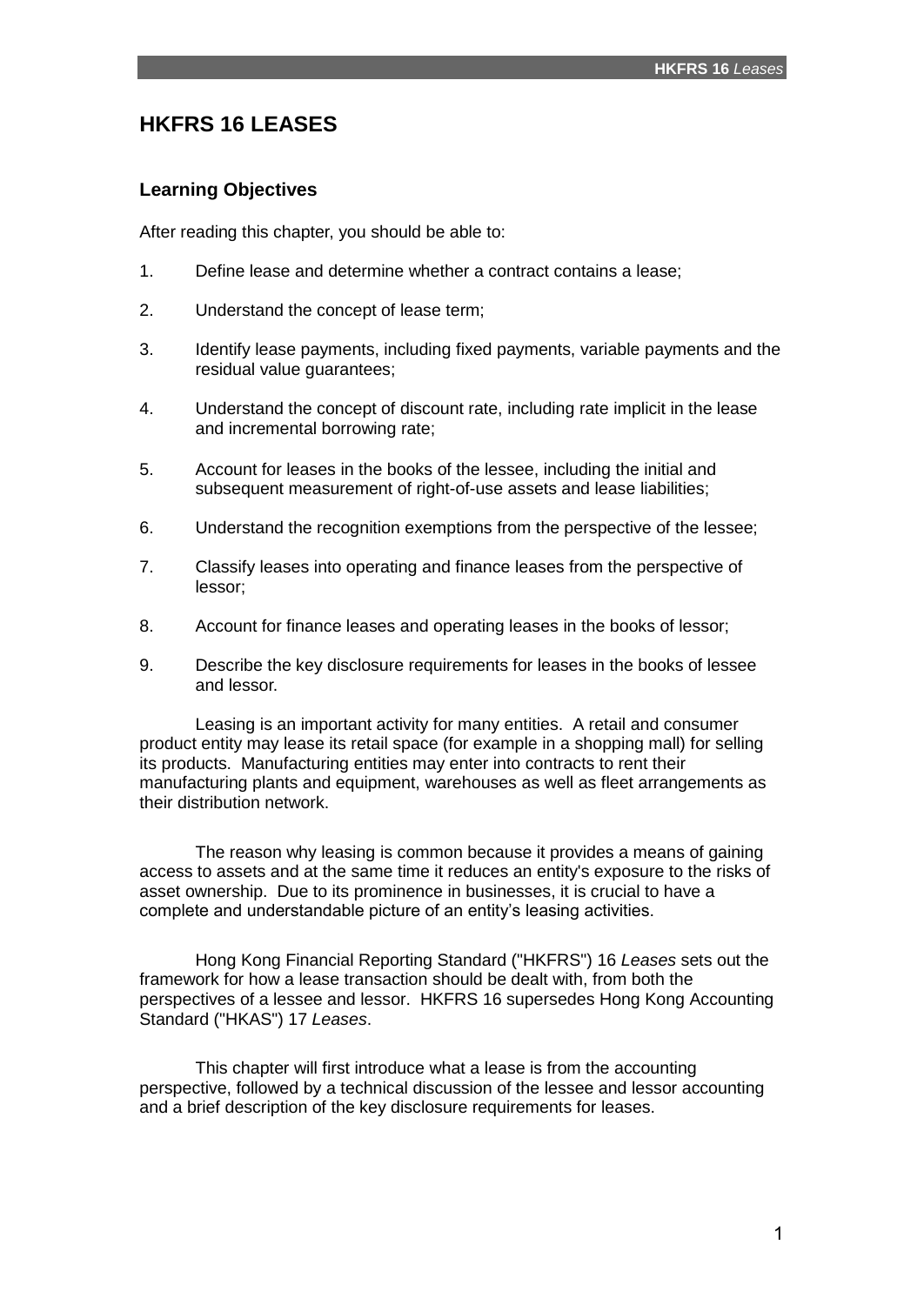# **1. IDENTIFYING A LEASE**

# *Definitions*

### *Lease*

*A contract that conveys the right to use an asset (the underlying asset) for a period of time in exchange for consideration.*

# *Inception date of the lease*

*The earlier of:*

- *the date of a lease agreement and*
- *the date of commitment by the parties to the principal terms and conditions of the lease.*

At the inception of the lease, an entity needs to assess whether the contract contains a lease. This is critical as it determines whether HKFRS 16 is applicable to the transaction. This assessment can be analysed based on the definition of a lease in HKFRS 16:



The following discussion focuses on the two issues highlighted above.

# **1.1 Issue 1: Is there an identified asset?**

Whether there is an identified asset is fundamental to the definition of a lease. An asset is usually identified by being explicitly specified in a contract; therefore, under most of the cases, this analysis is straightforward. However, the terms of some contracts may allow a supplier to substitute the asset with another (for example, the landlord can relocate a tenant to another floor in an office building to accommodate a new tenant). In these cases, it is critical to assess whether the supplier's substitution rights are substantive at inception of the contract. If a supplier has the substantive rights to substitute the asset throughout the period of use, then a customer does *not* have the right to use an identified asset. This brings a further issue on how to determine whether a supplier's right to substitute an asset is substantive or not.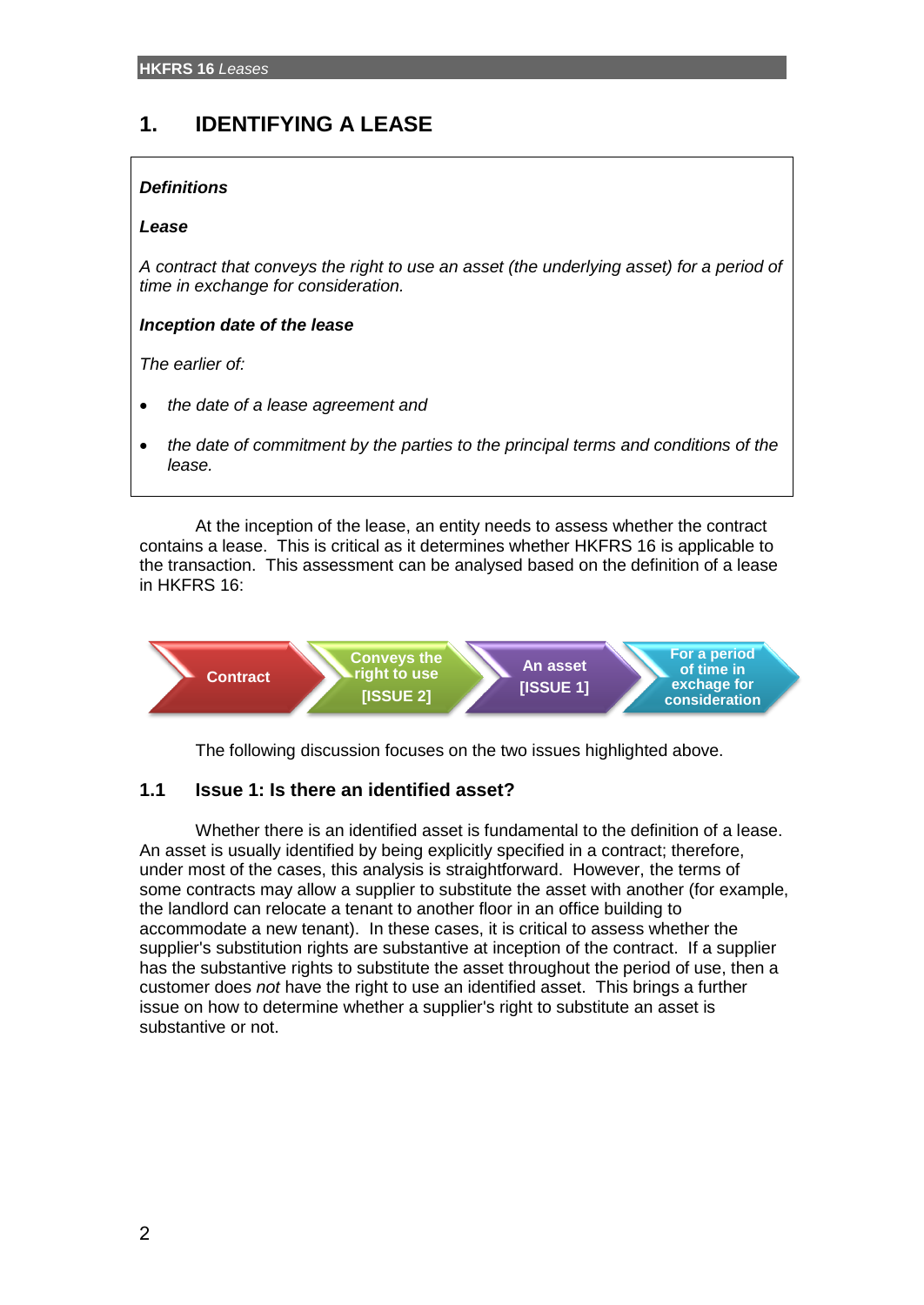A supplier's right to substitute an asset is substantive only if *both* of the following conditions exist:

(i) the supplier has the practical ability to substitute alternative asset throughout the period of use;

This is usually fulfilled when the customer cannot prevent the supplier from substituting the asset and at the same time when alterative assets are readily available to the supplier.

(ii) the supplier would benefit economically from the exercise of its right to substitute the asset.

This will usually involve an assessment on whether the economic benefits associated with substituting the asset are expected to exceed its costs. One of the important factors for such assessment will be the physical location of the asset. If the asset is located at the customer's premises, the costs associated with substitution are generally higher than when it is located at the supplier's premises. Under such circumstances, the costs are more likely to exceed the benefits associated with substituting the asset and therefore the supplier will be less likely to benefit economically from the exercise of its right to substitute the asset. It can then be concluded that the supplier's right to substitute the asset is *not* substantive.

As an illustration, a contract to lease a forklift truck might give the lessor the right to substitute the asset for another similar asset at any point during the contract term. If the lessor: (i) has the practical ability to substitute the asset (for example, the contract allows substitution and that the lessor owns a large pool of similar forklift trucks); *and* (ii) would benefit economically from the substitution (for example the lessor can substitute the forklift for little or no cost and can lease the replaced asset to another customer for an appropriate consideration), there would be a strong indication of the existence of substantive substitution rights.

HKFRS 16 however states that, under certain circumstances, the supplier's right to substitute the asset does *not* preclude the customer from having the right to use an identified asset. In other words, although a supplier may substitute an identified asset, such right is *not* substantive. Examples include:

- substitute the asset for repairs and maintenance (for example, changing the vehicle when it has to be repaired);
- substitute the asset if it is not operating properly (for example, changing the photocopier under a warranty provision);
- substitute the asset if a technical upgrade becomes available.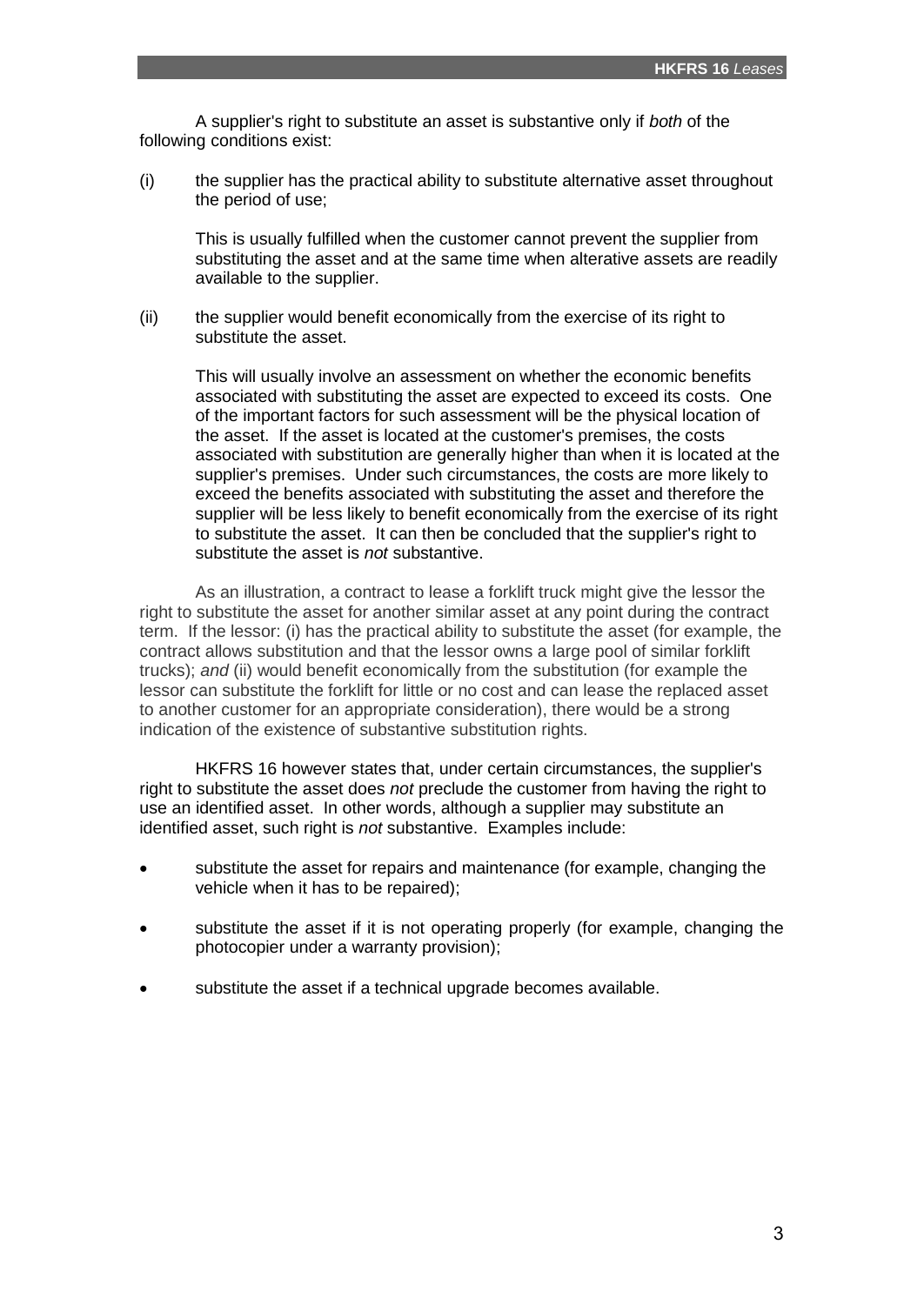# **1.2 Issue 2: Does the contract convey the right to use an identified asset (concluded from Issue 1)?**

In order to assess whether a contract conveys the right to use an identified asset, the key factor is to determine whether the customer (i.e. the lessee) *controls* the use of an identified asset. This in turn depends on whether, throughout the period of use, the customer (i.e. the lessee) has *both* the following:

- (i) the right to obtain substantially all of the economic benefits from use of the identified asset; and
- (ii) the right to direct the use of the identified asset.
- *1.2.1 Right to obtain substantially all of the economic benefits from use of asset*

The economic benefits from use of asset include:

- primary output (i.e. goods or services) and by-products;
- potential cash flows derived from the primary output or by-products, for example, through sales of such goods; and
- benefits from using the asset that could be realised from a commercial transaction with a third party, for example, through sub-leasing the asset to another party.

To put it in simple terms, if a customer (i.e. a lessee) has an exclusive use of the asset throughout that period or a customer is able to use, hold or sublease the asset, this criterion is generally fulfilled.

# *1.2.2 Right to direct the use of the identified asset*

It is important to differentiate: (i) a lease contract that conveys right to direct the use of an identified asset to lessee (accounted for under HKFRS 16) from (ii) a supply contract that provides services to customer (accounted for under HKFRS 15 *Revenue from Contracts with Customers*). Prior to making an assessment whether a customer has a right to direct the use of the identified asset, it is important to first understand that there are two levels of decision-making rights:

(i) "How and for what purpose" decisions

These are the decision-making rights that are most relevant to changing how and for what purpose the asset is used. These decisions are similar to those made by the board of directors. Examples include:

- Right to change the type of output that is produced by the asset (for example, to decide whether to use a shipping container to transport goods or for storage)
- Right to change when the output is produced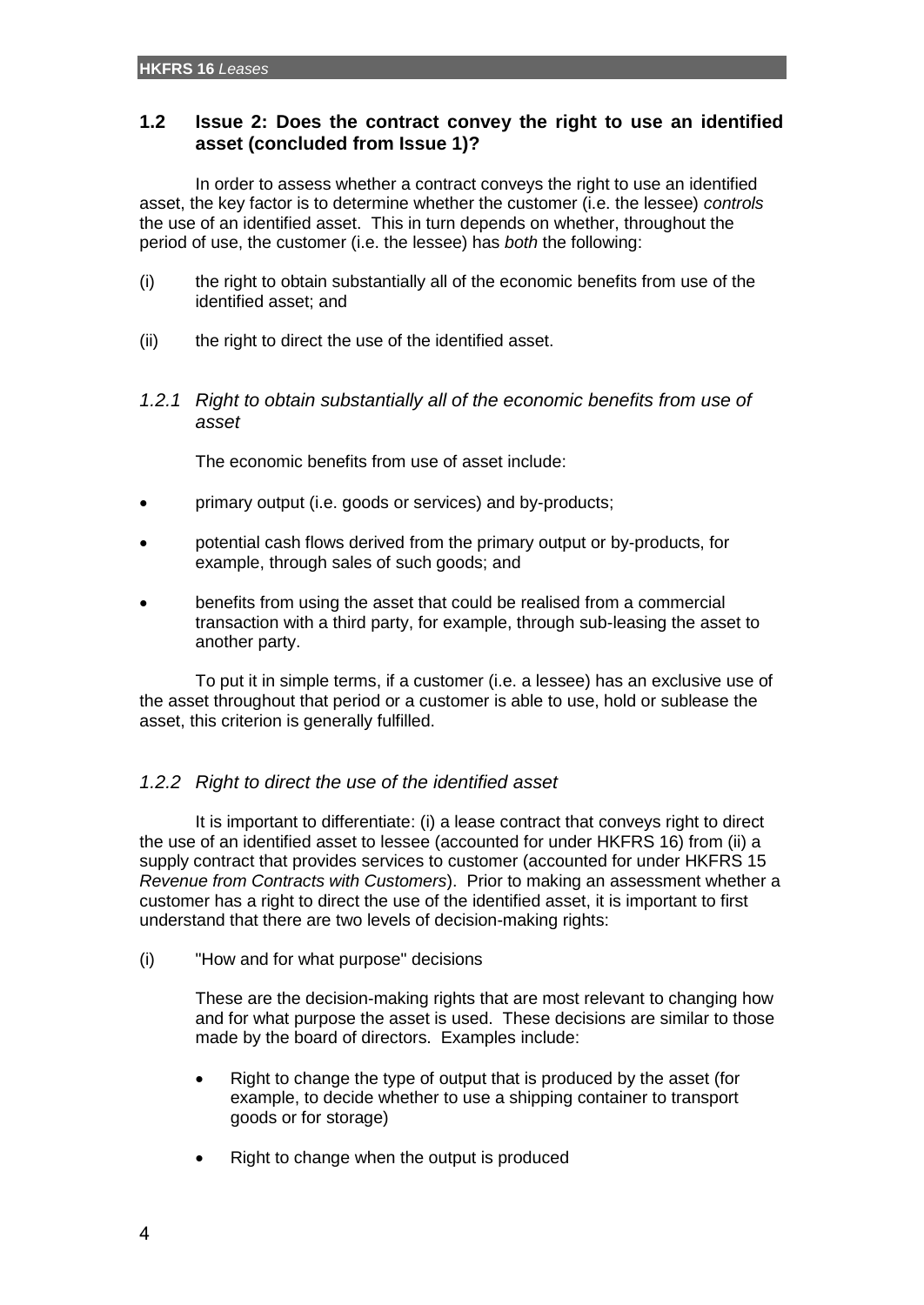- Right to change where the output is produced
- Right to change whether the output is produced and the quantity of that output.
- (ii) Operating decisions

These are the decision-making rights that are limited to how to operate the asset or how to maintain the asset.

The assessment on whether the customer has a right to direct the use of the identified asset relies on *who* takes the "how and for what purpose" decisions (i.e. the first level of decision-making rights). If such decisions (for example, deciding when the output is produced) are made by the customer (i.e. the lessee), the customer has the right to direct the use of the identified asset and the contract is a lease, providing that the other conditions are fulfilled. On the contrary, if such decisions are made by the supplier, the customer does *not* have the right to direct the use of the asset which leads to the conclusion that the contract does not contain a lease.

Although operating decisions are often essential to the efficient use of an asset, they are *not* rights to direct how and for what purpose the asset is used and are often dependent on the decisions about how and for what purpose the asset is used. Therefore in the above assessment, an entity does not need to consider rights to make operating decision (i.e. the second level of decision-making rights). In other words, the customer does not need the right to operate the asset to have the right to direct its use.

*(Note: The above discussion is simplified. The "how and for what purpose" decisions may be predetermined. In such cases, further analysis is required. Yet, such situations are not within the scope of PBE Paper I and candidates taking this paper are not required to tackle such situations.)*

In a contract, there may be terms and conditions providing "protective rights". Protective rights define the scope of the customer's right of use and are designed to:

- Protect the supplier's interest in the asset
- Protect the supplier's personnel
- Ensure the supplier's compliance with laws or regulations

Protective rights do *not* prevent the customer from having the right to direct the use of an asset.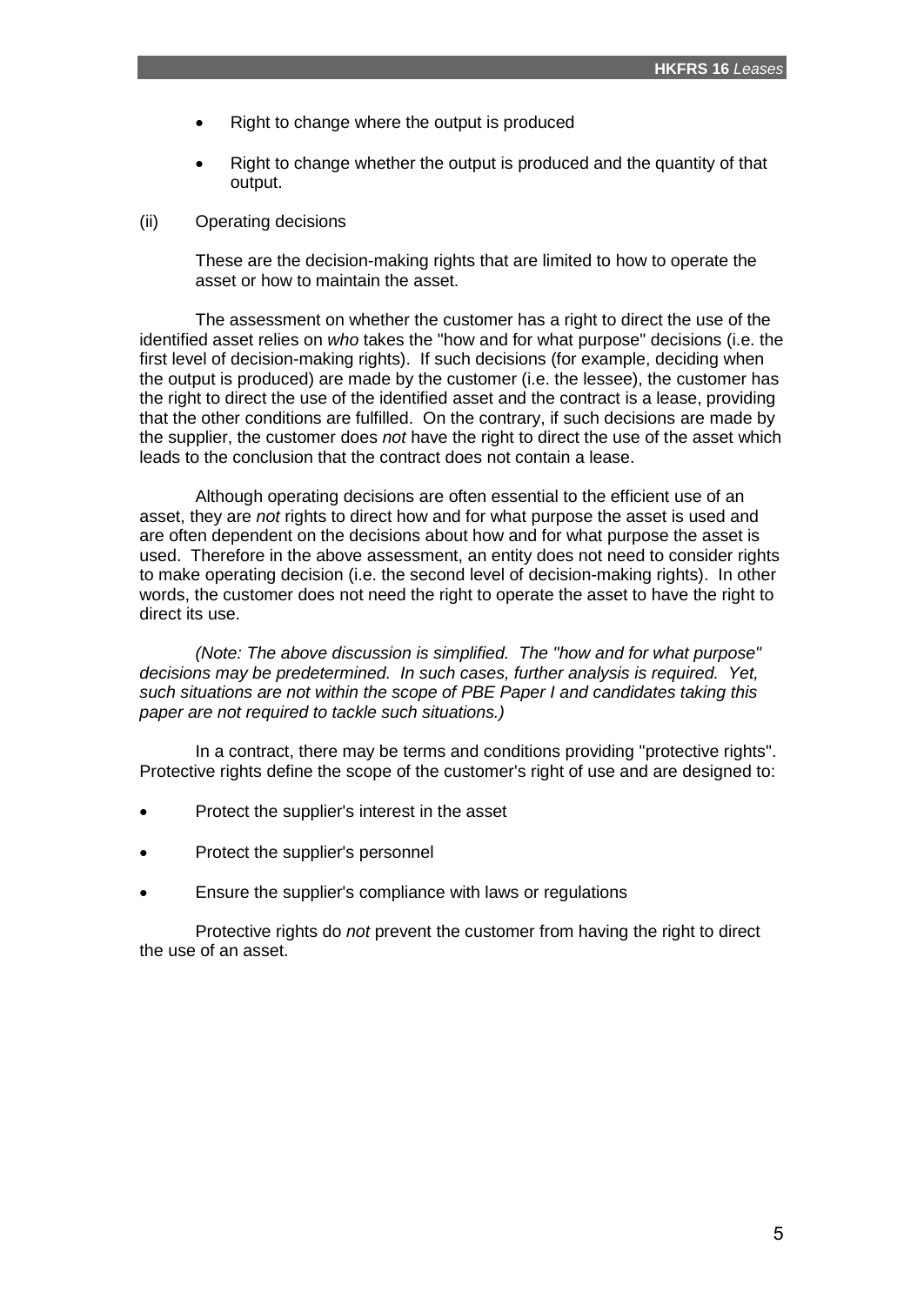To summarise, there are three types of rights:

| Decision-making<br>rights                     | <b>Descriptions</b>                                                                                                     | In determining whether the customer<br>has a right to direct the use of the<br>identified asset?                                                                                                                                                                                  |
|-----------------------------------------------|-------------------------------------------------------------------------------------------------------------------------|-----------------------------------------------------------------------------------------------------------------------------------------------------------------------------------------------------------------------------------------------------------------------------------|
| 1. "How and for<br>what purpose"<br>decisions | The decision-making<br>rights that are most<br>relevant to changing<br>how and for what<br>purpose the asset is<br>used | Relevant<br>If decisions are taken by the<br>$\bullet$<br>customer, the customer has the<br>right to direct the use of the<br>identified asset<br>If decisions are taken by the<br>supplier, the customer does not<br>have the right to direct the use of<br>the identified asset |
| 2. Operating<br>decisions                     | Operating the asset or<br>maintaining the asset                                                                         | Irrelevant (in PBE Paper I)                                                                                                                                                                                                                                                       |
| 3. Protective<br>rights                       | Define the scope of the<br>customer's right to use<br>an asset                                                          | Irrelevant                                                                                                                                                                                                                                                                        |

# **1.3 A comprehensive analysis for the identification of a lease**

The following diagram recaps the important concepts when identifying a lease contract:

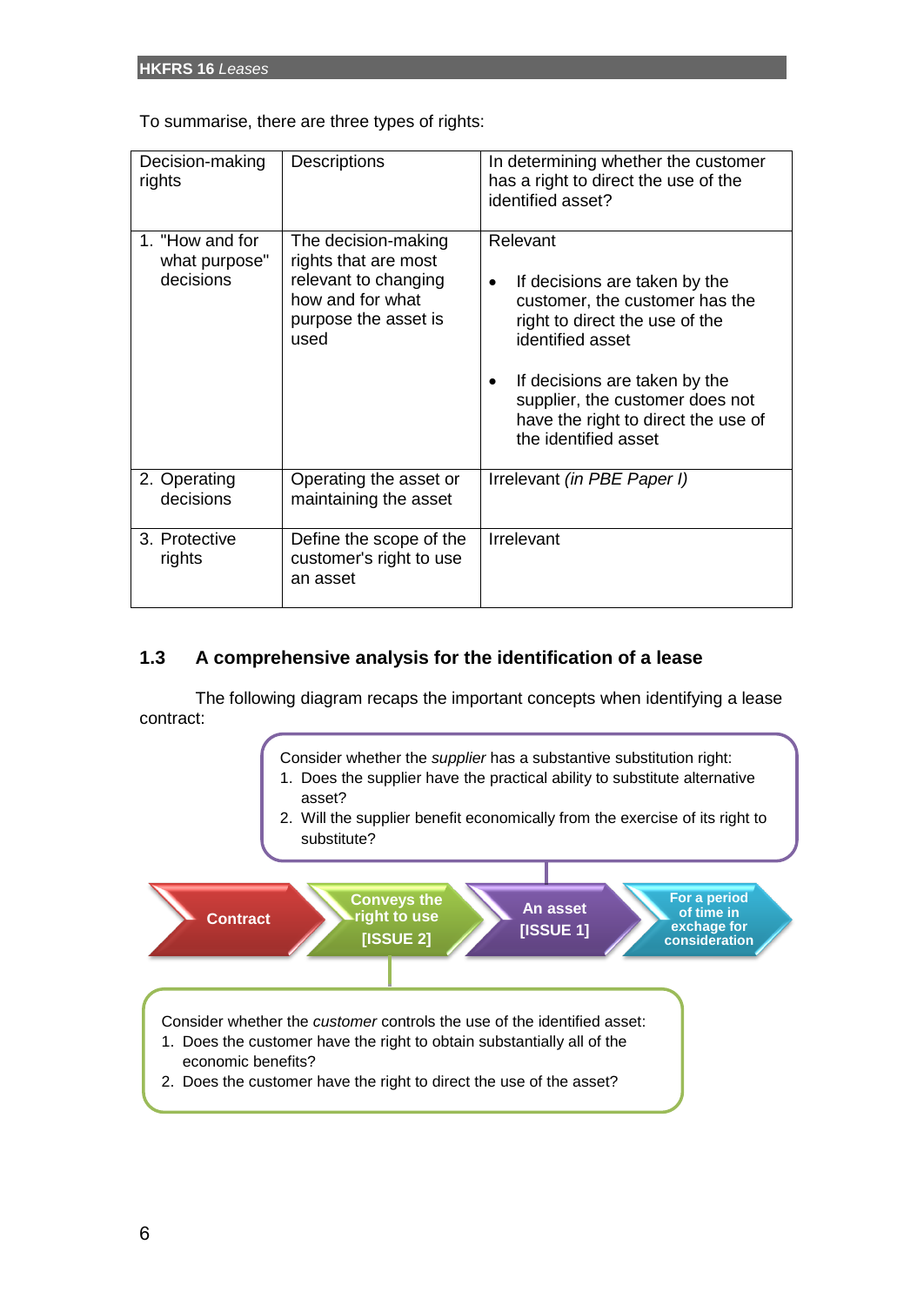# **2. LESSEE ACCOUNTING: BASIC CONCEPTS**

It is important to understand clearly the following concepts before going through the accounting treatments of a lease from the lessee's perspective.

# **2.1 Lease term**

### *Definition*

#### *Commencement date*

*The date on which a lessor makes an underlying asset available for use by a lessee.*

The lease term is the non-cancellable period of a lease, together with both:

- Periods covered by an option to extend the lease (i.e. optional renewal periods) if the lessee is reasonably certain to *exercise* that option; and
- Periods covered by an option to terminate the lease (i.e. periods after an optional termination date) if the lessee is reasonably certain *not* to *exercise* that option.

The lease term starts at the commencement date and includes rent-free periods covered in the contract.

# Example 1 – Determining the lease term

Lessee Ltd. and Lessor Ltd. enters into a lease for a vehicle that includes a non-cancellable term of three years and a one-year renewal option with future lease payments approximating market rates. It is assessed that Lessee Ltd. is *not* reasonably certain to exercise the renewal option.

At the commencement date, the lease term between Lessee Ltd. and Lessor Ltd. is determined to be three years.

On the contrary, if it is assessed that Lessee Ltd. is reasonably certain to exercise the renewal option, for example, the exercise price of the renewal option is low, the lease term between Lessee Ltd. and Lessor Ltd. is determined to be four years at the commencement date.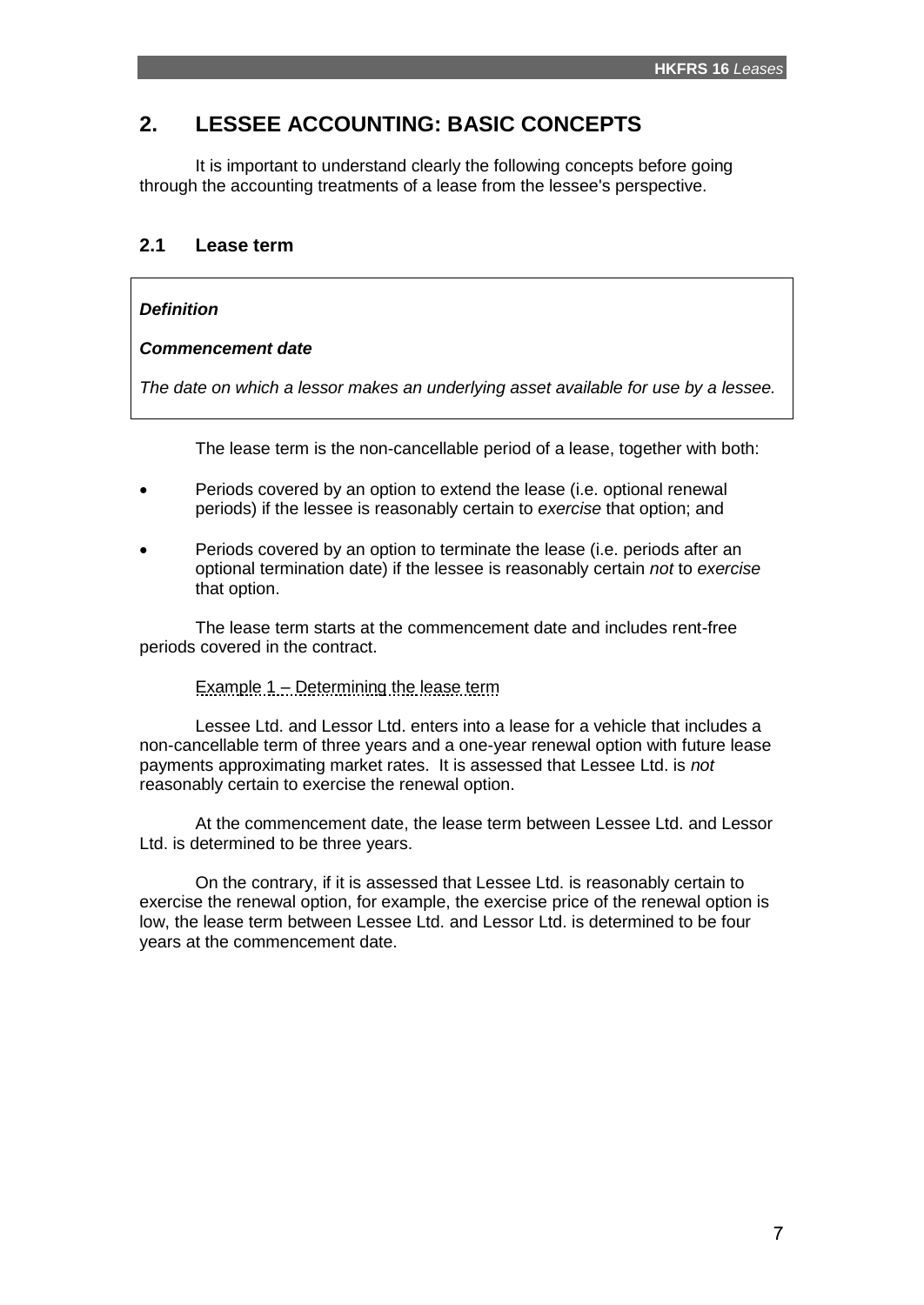# **2.2 Lease payments**

# *Definitions*

# *Lease payments (for a lessee)*

*Payments made by a lessee to a lessor relating to the right to use an underlying asset during the lease term, comprising the following:*

- *Fixed payments, less any lease incentives (receivable from the lessor);*
- *Variable lease payments that depend on an index or a rate;*
- *Exercise price of a purchase option if the lessee is reasonably certain to exercise that option; and*
- *Payments of penalties for terminating the lease, if the lease term reflects the lessee exercising an option to terminate the lease.*

Lease payments also include amounts expected to be payable by the lessee under *residual value guarantees.*

# *Residual value guarantees*

*A guarantee made to a lessor by a party unrelated to the lessor that the value of an underlying asset at the end of a lease will be at least a specified amount.*

# *2.2.1 Lease incentives*

Lease incentives refer to:

- those payments made by a lessor to a lessee associated with a lease; or
- the reimbursement by a lessor of costs of a lessee; or
- the assumption by a lessor of costs of a lessee.

Common examples include an up-front cash payment to the lessee and payment of moving costs for the lessee. These amounts are deducted from the lease payments.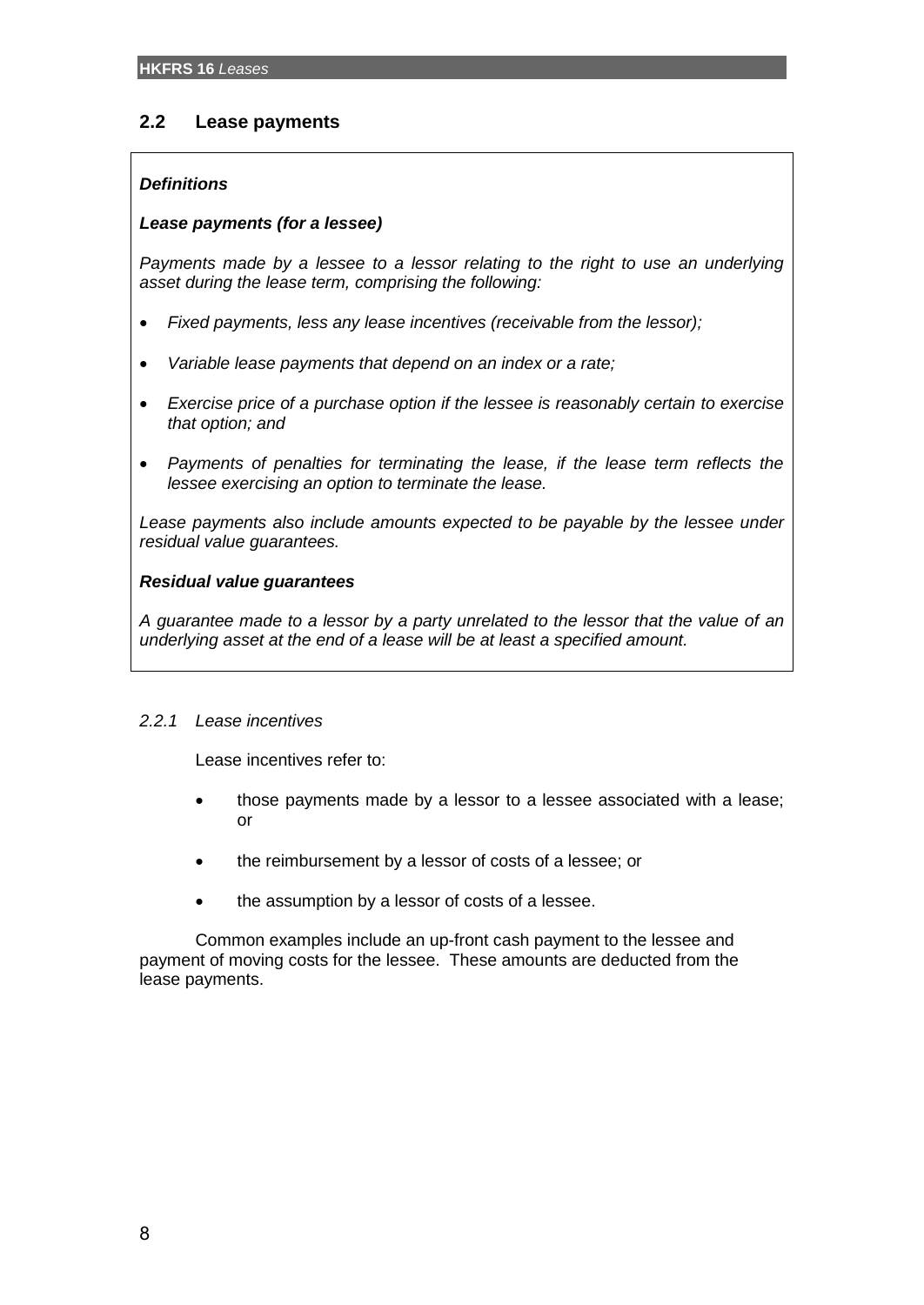#### *2.2.2 Variable lease payments*

Lease payments may be variable because of changes in circumstances after the commencement date. Broadly speaking, from the perspective of HKFRS 16, variable lease payments can be divided into two types:



# Example 2 – Variable lease payments based on an **index** or a **rate**

On 1 January 20X8, Lessee Ltd. entered into a three-year contract to lease a studio in Kwun Tong. The initial annual rental payment was HK\$600,000. The rent would be reviewed every year and increased by the change in the consumer price index ("CPI").

The lease payments were variable and the amount was based on an index. Such variable lease payments were included in the measurement of the lease payment on 1 January 20X8. The initial measurement of the lease payment would be based on the value of the CPI on the lease commencement date. In other words, Lessee Ltd. assumed an annual rental of HK\$600,000 for the three years and included HK\$1,800,000 (HK\$600,000 x 3) in the measurement of the lease payments at the commencement of the lease. The subsequent measurement relating to this lease will be illustrated in Example 10.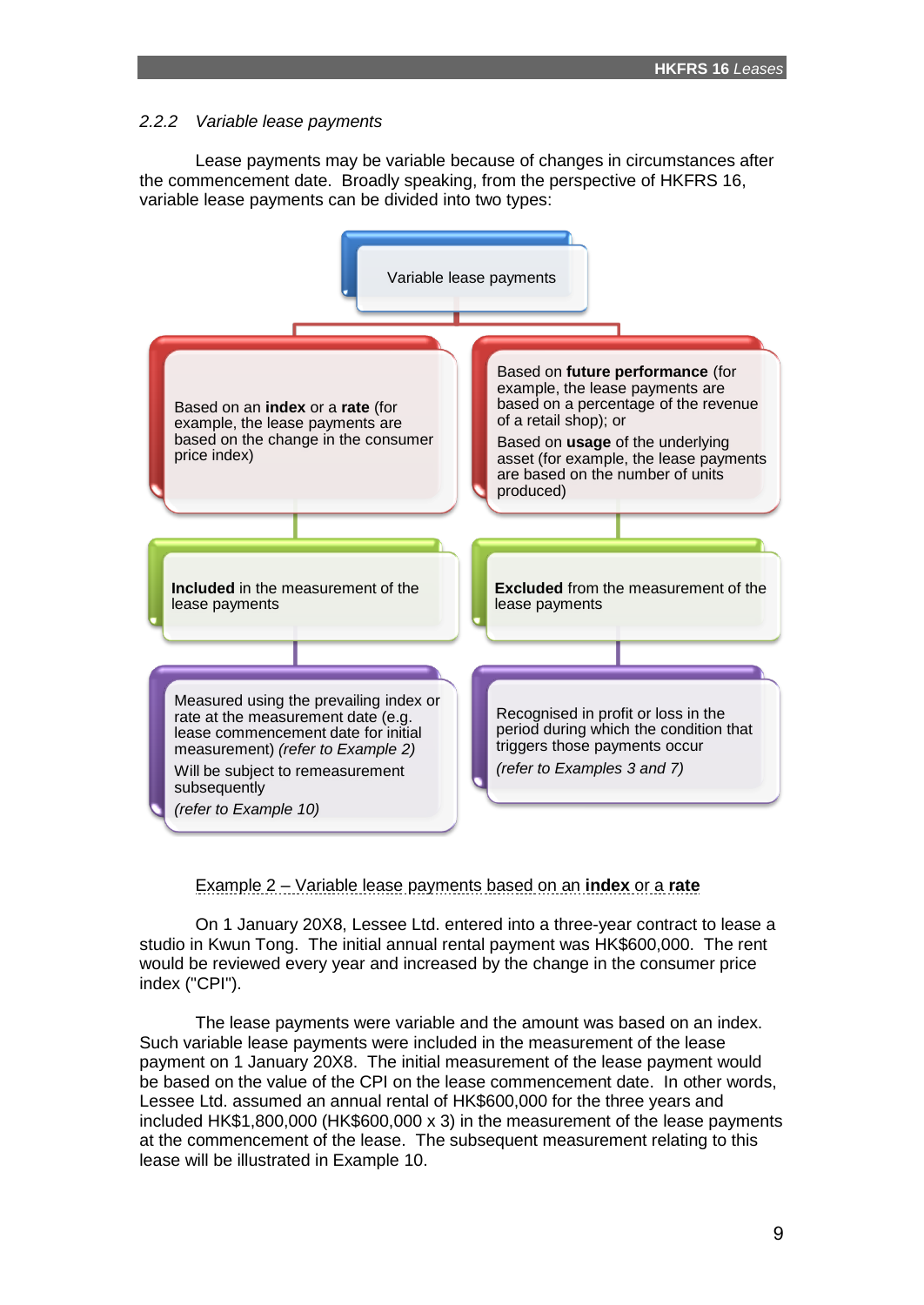Example 3 – Variable lease payments based on **future performance** (initial measurement)

On 1 January 20X8, Lessee Ltd. entered into a two-year contract to lease a retail store in Kwai Chung. It was agreed that the lease payment for the store would amount to two per cent of the store's revenues.

The lease payments were variable and the amount was neither based on an index nor a rate. Such variable lease payments were not included in the measurement of the lease payment. In other words, Lessee Ltd. included zero amount in the measurement of the lease payments at the commencement of the lease. The subsequent measurement relating to this lease will be illustrated in Example 7.

### *2.2.3 Amounts expected to be payable under residual value guarantees*

Sometimes, a lessee may provide a guarantee to the lessor that the value of the underlying asset it returns to the lessor at the end of the lease will be at least a specified amount. This guarantee forms an obligation that the lessee has assumed by entering into the lease.

From the lessee's perspective, lease payments include the amounts expected to be payable to the lessor under residual value guarantees that it provides to the lessor.

Example 4 - Lease payment includes residual value guarantees provided by lessee

On 1 January 20X6, Lessee Ltd. entered into a lease of a machine, Model X, with Lessor Ltd. for three years. Lessee Ltd. and Lessor Ltd. agreed that, if the fair value of Model X at the end of the lease term (i.e. 31 December 20X8) was below HK\$45,000, Lessee Ltd. would pay to Lessor Ltd. an amount equal to the difference between HK\$45,000 and the fair value of Model X. On 1 January 20X8, Lessee Ltd. expected that the fair value of Model X at 31 December 20X8 would be:

- (i) HK\$48,000;
- (ii) HK\$45,000;
- (iii) HK\$39,000.

The potential payment should the fair value of Model X at 31 December 20X8 fall below HK\$45,000 was an example of residual value guarantees. In situations (i) and (ii), there would be no payment expected to be payable to Lessor Ltd. Lessee Ltd. therefore included zero amount in the lease payments regarding the residual value guarantees.

In situation (iii), it was expected that Lessee Ltd. would need to pay to Lessor Ltd. HK\$6,000 (HK\$45,000 – HK\$39,000) under the residual value guarantees. Lessee Ltd. therefore included HK\$6,000 in the lease payments regarding the residual value guarantees. It should be noted *not* the *full amount* of the residual value guarantees (i.e. HK\$45,000) would be included in the lease payments for a lessee. This will be contrasted against the situation in Example 12 in Section 8 regarding the measurement of lease payment from a lessor's perspective.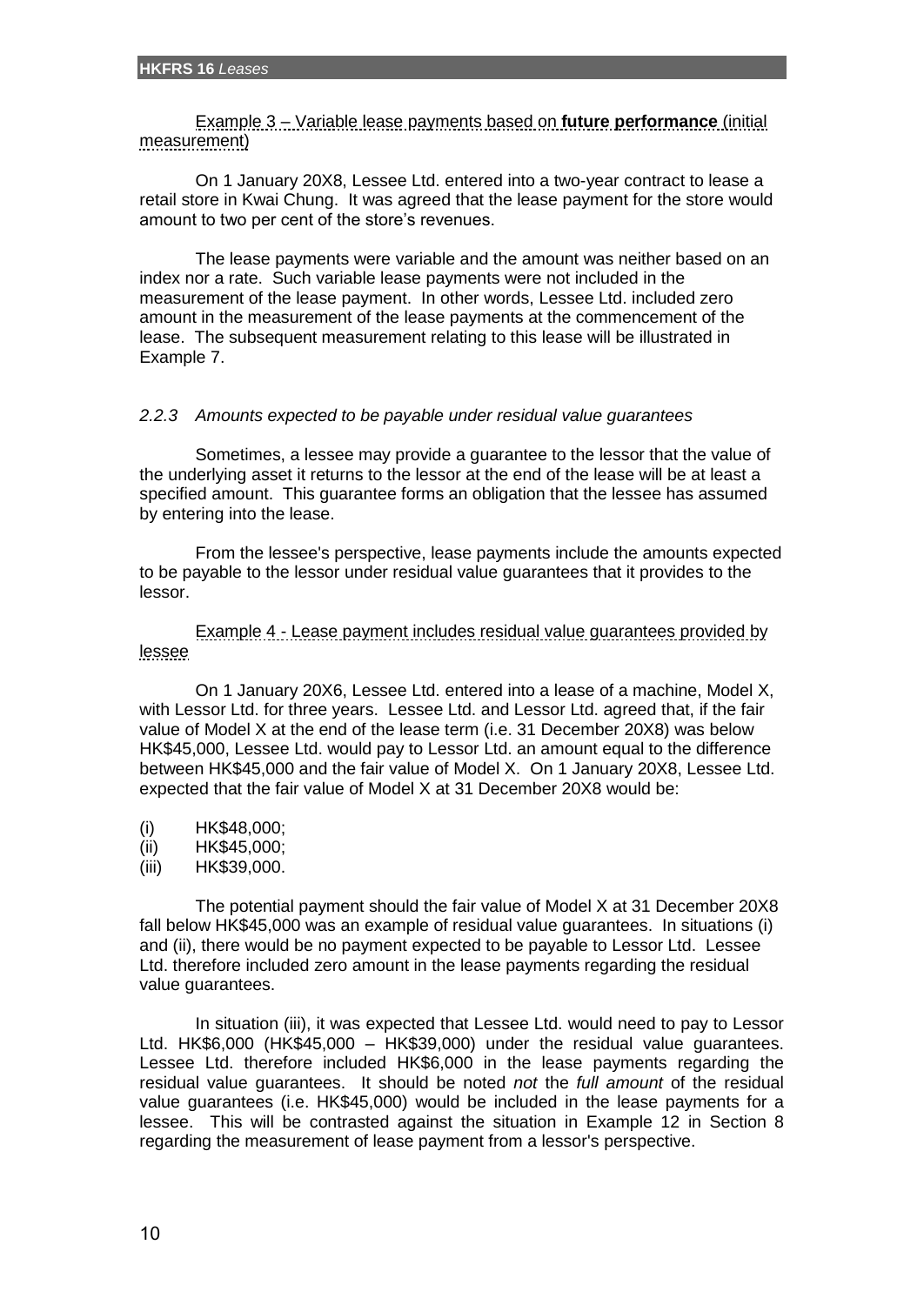# **2.3 Discount rates**

# *Definitions*

### *Interest rate implicit in the lease*

*The rate of interest that causes the present value of (a) the lease payments and (b) the unguaranteed residual value to equal the sum of (i) the fair value of the underlying asset and (ii) any initial direct costs of the lessor.*

# *Unguaranteed residual value*

*That portion of the residual value of the underlying asset, the realisation of which by a lessor is not assured or is guaranteed solely by a party related to the lessor.*

### *Initial direct costs*

*Incremental costs of obtaining a lease that would not have been incurred if the lease had not been obtained.*

### *Lessee's incremental borrowing rate*

*The rate of interest that a lessee would have to pay to borrow the funds necessary to:*

- *obtain an asset of a similar value to the identified asset;*
- *over a similar term (i.e. consistent with the lease term);*
- *with a similar security (for example, with similar collateral);*
- *in a similar economic environment.*

As payments relating to a lease contract are paid in the future, discount rates are crucial in measuring the transaction amount. In applying the relevant discount rate, to a lessee, it can be:

- the interest rate implicit in the lease; or
- the lessee's incremental borrowing rate, if the interest rate implicit in the lease cannot be readily determinable.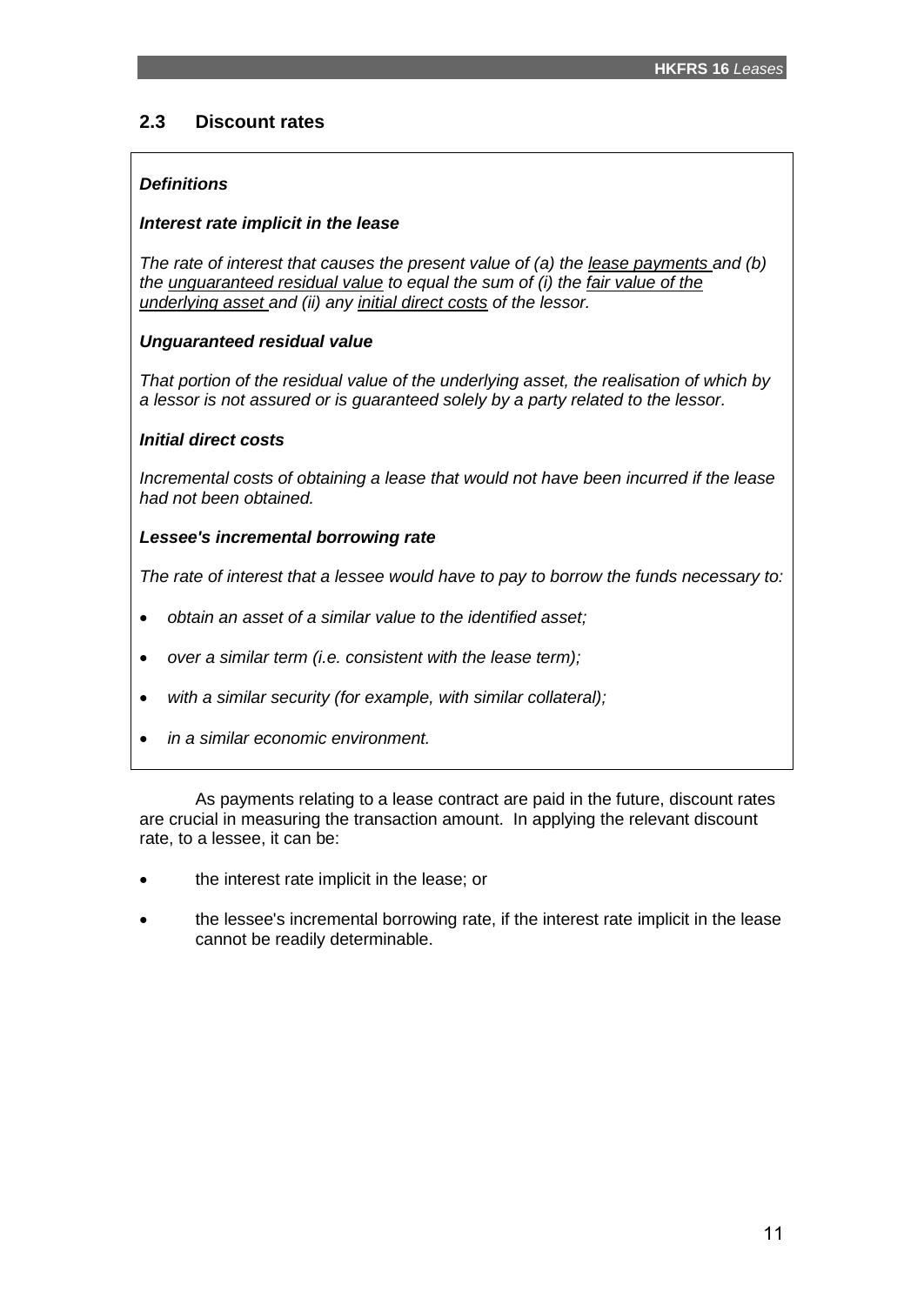### *2.3.1 Interest rate implicit in the lease*

It can be easier to visualise what the interest rate implicit in the lease (represented by *r*) is by referring to the following equation:

| Lease payment,<br>Lease payment <sub>n</sub><br>Lease payment,<br>$(1+r)^2$<br>$(1+r)^{1}$<br>$(1+r)^n$<br>$(1+r)^n$ |  | Unguaranteed   |
|----------------------------------------------------------------------------------------------------------------------|--|----------------|
|                                                                                                                      |  | residual value |
|                                                                                                                      |  |                |

 $= Fair value + Initial direct costs_{lescr}$ 

In the above equation, the lease payments refer to those amounts discussed in Section 2.2 *Lease payments* and are assumed to be paid at the end of each period.

In simple terms, residual value of an identified asset refers to the estimated amount that the lessor would realise from, say disposal, at the end of the lease term. Such residual value can be guaranteed or unguaranteed. The unguaranteed residual value simply refers to the part that is not guaranteed.

# *2.3.2 Initial direct costs*

Examples of initial direct costs incurred by the lessor include:

- commissions;
- payments made to existing tenants to incentivise those tenants to terminate their leases; and
- legal fees and costs of negotiating the lease terms, if these are contingent on the origination of the lease

HKFRS 16 however excludes allocated costs (for example, salaries) and costs that are incurred regardless whether the lease is obtained (for example, legal advices) as initial direct costs.

Although HKFRS 16 suggests that the ideal discount rate for a lessee to discount the lease payment should be the interest rate implicit in the lease, it is very likely that the lessee will use their own incremental borrowing rate for computations. This is because the lessee will only have limited information about the expected residual value of the underlying asset at the end of the lease term (therefore not able to estimate the unguaranteed residual value) as well as the initial direct costs incurred by the lessor.

Candidates are advised to refer to PBE Paper I Official Study Text  $(2^{nd}$  Edition) Chapter 7 Example 4 (page 124) for further illustration.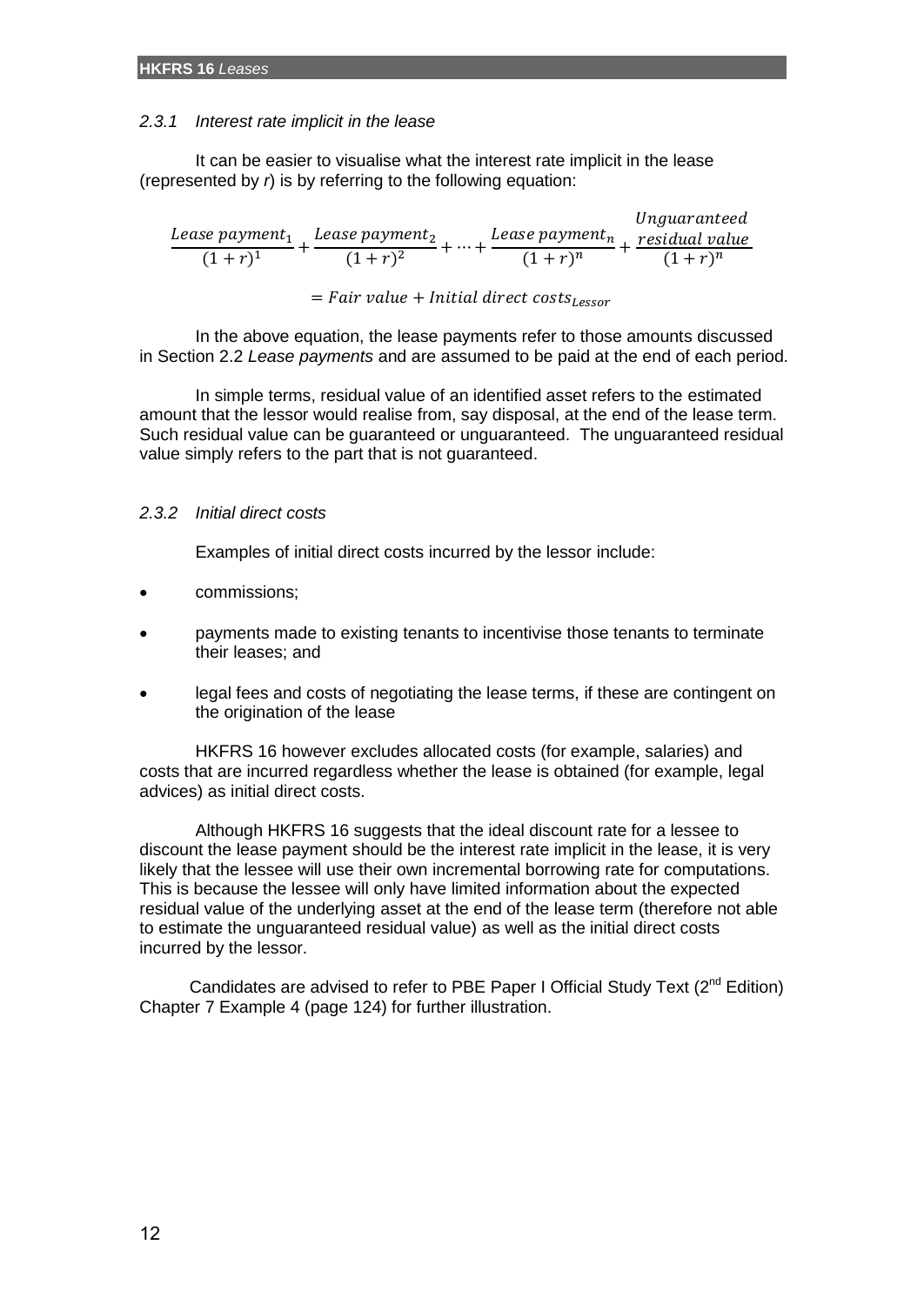# **3. LESSEE ACCOUNTING: INITIAL AND SUBSEQUENT MEASUREMENT**

HKFRS 16 requires a lessee to recognise a right-of-use asset and a lease liability at the commencement date.

# **3.1 Lease liability: Initial measurement**

At the commencement date, a lessee measures the lease liability at the present value of the lease payments (refer to Section 2.2 *Lease payments*) that are *not paid* at that date. In discounting such lease payments, the discount rate will be the interest rate implicit in the lease or the lessee's incremental borrowing rate if the interest rate implicit in the lease cannot be readily determinable (refer to Section 2.3 *Discount rates*). The following diagram recaps the five elements of lease payments included in the initial measurement of the lease liability:



# **3.2 Right-of-use asset: Initial measurement**

At the commencement date, a lessee measures the right-of-use asset at cost. The cost of the right-of-use asset starts with the amount of the initial measurement of the lease liability and make further adjustments. Such cost includes:

- (i) The amount of the initial measurement of the lease liability (refer to Section 3.1 *Lease liability: Initial measurement*);
- (ii) Any lease payments made at or before the commencement date,
- (iii) Any initial direct costs incurred by the lessee;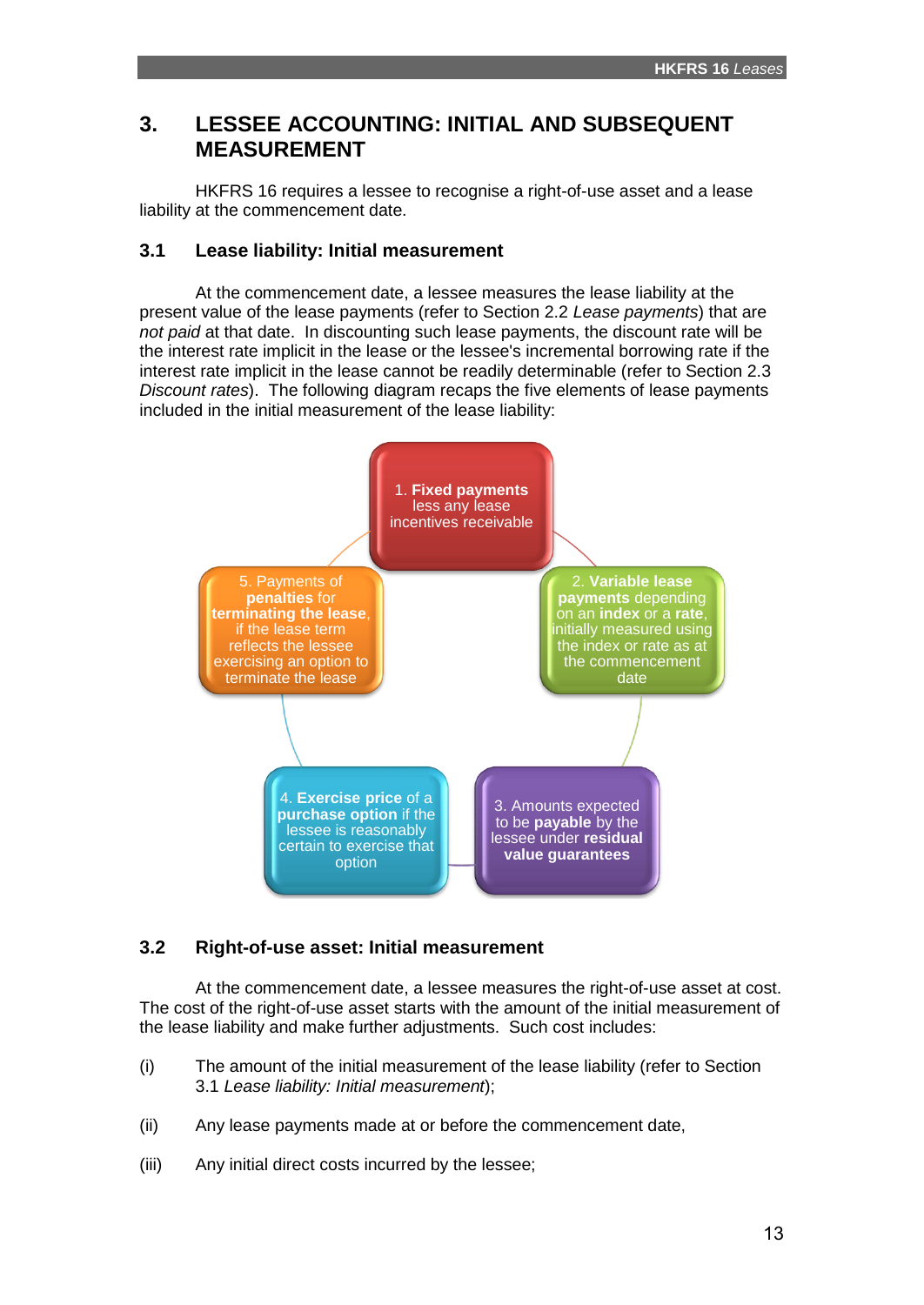- (iv) An estimate of costs to be incurred by the lessee in dismantling and removing the underlying asset, restoring the site on which it is located or restoring the underlying asset to the condition required by the terms of the lease (Note: This is similar to the requirements in HKAS 16 *Property, Plant and Equipment*. Refer to PBE Paper I Official Text Chapter 5. Such liability is recognised and measured in accordance with HKAS 37 *Provisions, Contingent Liabilities and Contingent Assets*.)
- (v) Less any lease incentives already received.

Example 5 – Lessee's initial measurement of lease liability and right-of-use asset

On 1 January 20X3, Lessee Ltd. entered into a contract with Lessor Ltd. to lease a machine for five years. The annual lease payments were HK\$30,000, payable at the end of each year. The interest rate implicit in the lease was not readily determinable and the incremental borrowing rate of Lessee Ltd. was 4.5 per cent. Lessee Ltd. did not incur any initial direct cost associated with this lease.

In this lease contract between Lessee Ltd. and Lessor Ltd., the only lease payments involved fixed payments payable at the end of each year. As the interest rate implicit in the lease was not readily determinable, the rate used to discount the lease payments would then be Lessee Ltd.'s incremental borrowing rate (i.e. 4.5%). The initial measurement of the lease liability could be computed using the following schedule:

|                  | Lease          |        |                                      |     | Present value |
|------------------|----------------|--------|--------------------------------------|-----|---------------|
| Payment date     | payment (HK\$) |        | Discount factor                      |     | (HK\$)        |
| 31 December 20X3 | 30,000         | $\div$ | $(1 + 4.5\%)^T$                      | $=$ | 28,708        |
| 31 December 20X4 | 30,000         | $\div$ | $(1 + 4.5\%)^2$                      |     | 27,472        |
| 31 December 20X5 | 30,000         | $\div$ | $(1 + 4.5\%)^3$                      | $=$ | 26,289        |
| 31 December 20X6 | 30,000         | $\div$ | $(1 + 4.5\%)^4$                      | $=$ | 25,157        |
| 31 December 20X7 | 30,000         | $\div$ | $(1 + 4.5\%)^5$                      |     | 24,074        |
|                  |                |        | Lease liability at commencement date |     | 131,700       |

The lease liability recognised by Lessee Ltd., on 1 January 20X3, was then HK\$131,700. The right-of-use asset recognised by Lessee Ltd. at the commencement date was the same (without any further adjustment). The pair of journal entries made by Lessee Ltd. on 1 January 20X3 was:

Dr. Right-of-use asset 131,700 Cr. Lease liability 131,700 *To initially recognise the right-of-use asset and lease liability*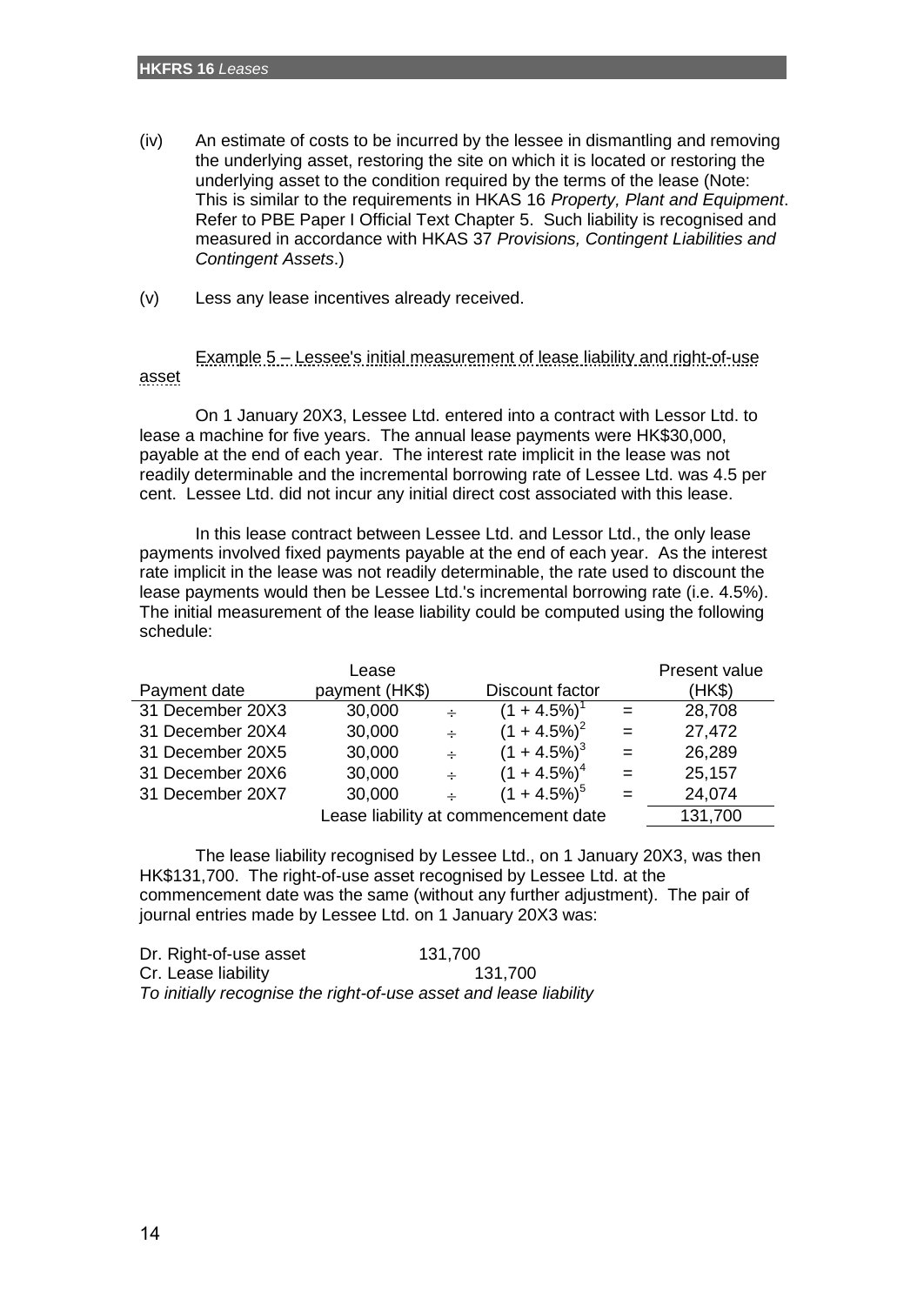Assume Lessee Ltd. incurred and paid HK\$3,000 as initial direct cost associated with this lease. The lease liability recognsied was still HK\$131,700. Yet, the right-of-use asset included the initial measurement of the lease liability (HK\$131,700) and the initial direct cost incurred (HK\$3,000). The right-of-use asset amounted to HK\$134,700. The pair of journal entries made by Lessee Ltd. on 1 January 20X3, under this revised scenario, was:

| Dr. Right-of-use asset          | 134,700                                                                             |  |
|---------------------------------|-------------------------------------------------------------------------------------|--|
| Cr. Lease liability             | 131,700                                                                             |  |
| Cr. Cash                        | 3.000                                                                               |  |
|                                 | To initially recognise the right-of-use asset and lease liability together with the |  |
| payment of initial direct costs |                                                                                     |  |

It shows a difference in the amounts recognised for the right-of-use asset and the lease obligation in the above illustration. HKFRS 16 requires the right-of-use asset to be measured initially at cost. This approach is consistent with the measurement of many other non-financial assets such as property, plant and equipment and intangible asset. Specifically, including the initial direct costs in the initial measurement of right-of-use asset is similar to the inclusion of directly attributable costs\* in the initial measurement of a property, plant and equipment item under HKAS 16. The lease liability however refers to a present *obligation* to make lease payments once the underlying asset has been made available to the lessee. Such obligation will only take into consideration the *unpaid* contractual cash payments causing an outflow of economic benefits in the *future*. This explains the difference in the amounts recognised for the two items.

*\* Directly attributable costs are the costs directly attributable to bringing an asset to the location and condition necessary for it to be capable of operating in the manner intended by management.*

Assume further that Lessee Ltd. incurred and paid HK\$3,000 as initial direct cost associated with this lease while Lessor Ltd. reimbursed immediately HK\$2,000 of the initial direct cost incurred by Lessee Ltd. The lease liability recognsied was still HK\$131,700. Yet, the reimbursement of the initial direct cost was considered as lease incentives which reduced the amount of the right-of-use asset. The right-ofuse asset, in this scenario, amounted to HK\$132,700. (HK\$134,700 – HK\$2,000).

# **3.3 Lease liability: Subsequent measurement**

After the commencement date, a lessee measures the lease liability by:

- Increasing the carrying amount to reflect interest on the lease liability;
- Reducing the carrying amount to reflect the lease payments made;
- Remeasuring the carrying amount to reflect reassessment (if any).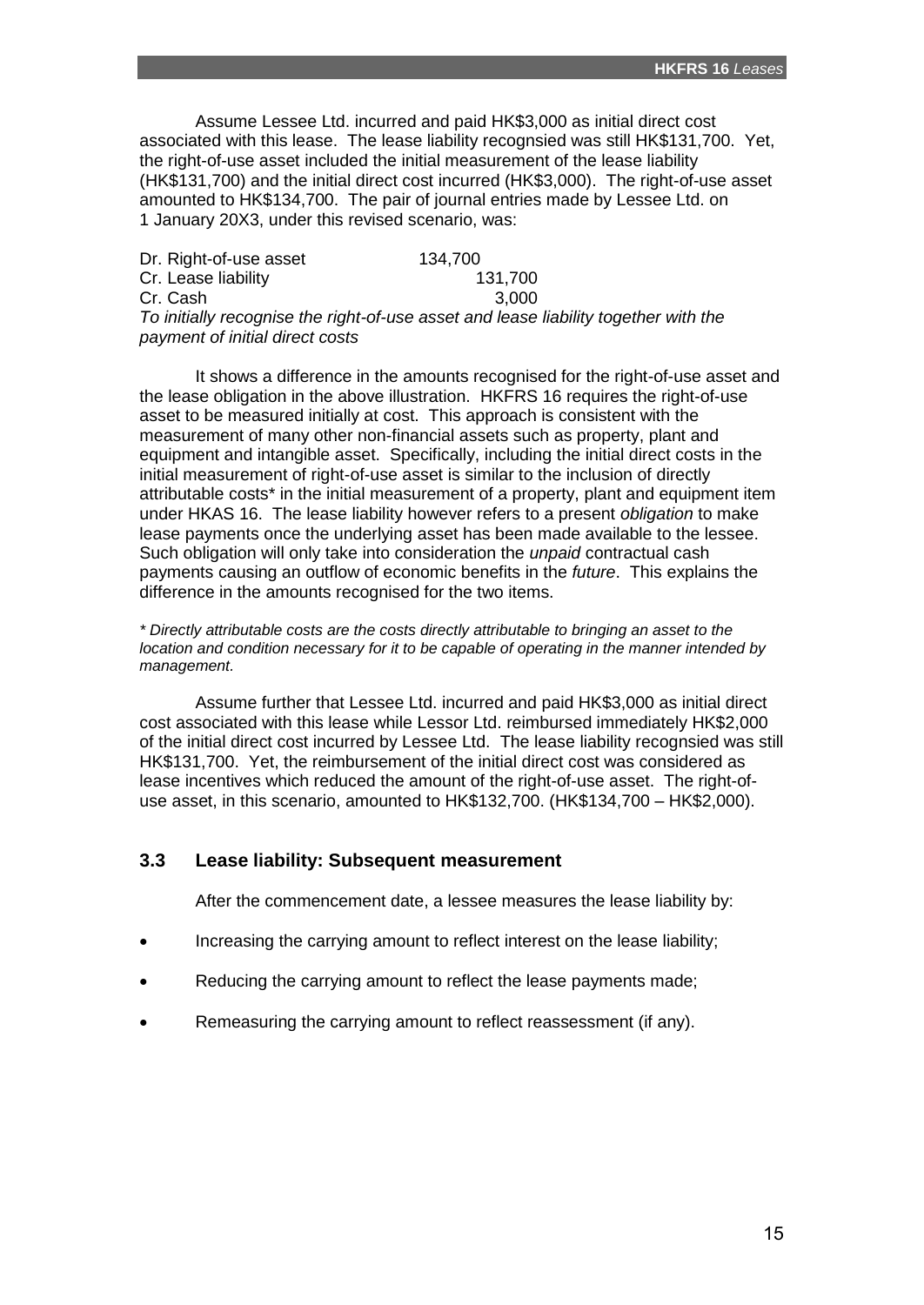### *3.3.1 The effective interest method*

The interest on the lease liability in each period during the lease term is the amount that produces a constant periodic rate of interest (i.e. the discount rate) on the remaining balance of the lease liability. This is similar to the effective interest method discussed in PBE Paper I Official Study Text (2<sup>nd</sup> Edition) Chapter 9 *Financial Instruments*. Such interest expense is recognised in profit or loss.

Example 6 – Lessee's subsequent measurement of lease liability

Following the original facts in Example 5. The lease liability would be measured subsequently as follow:

|                  |         | Interest expense  | Reduction in     |                    |
|------------------|---------|-------------------|------------------|--------------------|
|                  | Payment | in profit or loss | the balance      | Carrying amount    |
| Date             | (HK\$)  | (HK\$)            | (HK\$)           | (HKS)              |
| 1 January 20X3   |         |                   |                  | 131,700            |
| 31 December 20X3 | 30,000  | 131,700 x 4.5%    | $30,000 - 5,927$ | $131,700 - 24,073$ |
|                  |         | $= 5.927$         | $= 24,073$       | $= 107,627$        |
| 31 December 20X4 | 30,000  | 107,627 x 4.5%    | $30,000 - 4,843$ | $107,627 - 25,157$ |
|                  |         | $= 4.843$         | $= 25,157$       | $= 82.470$         |
| 31 December 20X5 | 30,000  | 82,470 x 4.5%     | $30,000 - 3,711$ | $82,470 - 26,289$  |
|                  |         | $= 3.711$         | $= 26.289$       | $= 56,181$         |
| 31 December 20X6 | 30,000  | 56,181 x 4.5%     | $30,000 - 2,528$ | $56,181 - 27,472$  |
|                  |         | $= 2.528$         | $= 27.472$       | $= 28.709$         |
| 31 December 20X7 | 30,000  | 28,709 x 4.5%     | 28,709*          | 0* (rounded)       |
|                  |         | $= 1.292$         | (rounded)        |                    |

On 31 December 20X3, Lessee Ltd. paid HK\$30,000 for its first lease payment. Out of this HK\$30,000, HK\$5,927 related to the interest on the lease liability (HK\$131,700 x 4.5%) while the remaining portion HK\$24,073 (HK\$30,000 – HK\$5,927) reduced the lease liability balance.

On 31 December 20X3, Lessee Ltd. prepared the following pairs of journal entries in relation to lease liability:

Dr. Interest expense (P/L) 5,927 Cr. Lease liability 5,927 *To recognise the interest expense associated with the lease during the first year accompanied by an increase in the lease liability*

Dr. Lease liability 30,000 Cr. Cash 30,000 *To recognise the first lease payment with a reduction in the lease liability*

*Note: This example continues in Example 8 in Section 3.4.1 Depreciation regarding the depreciation of the right-of-use asset.*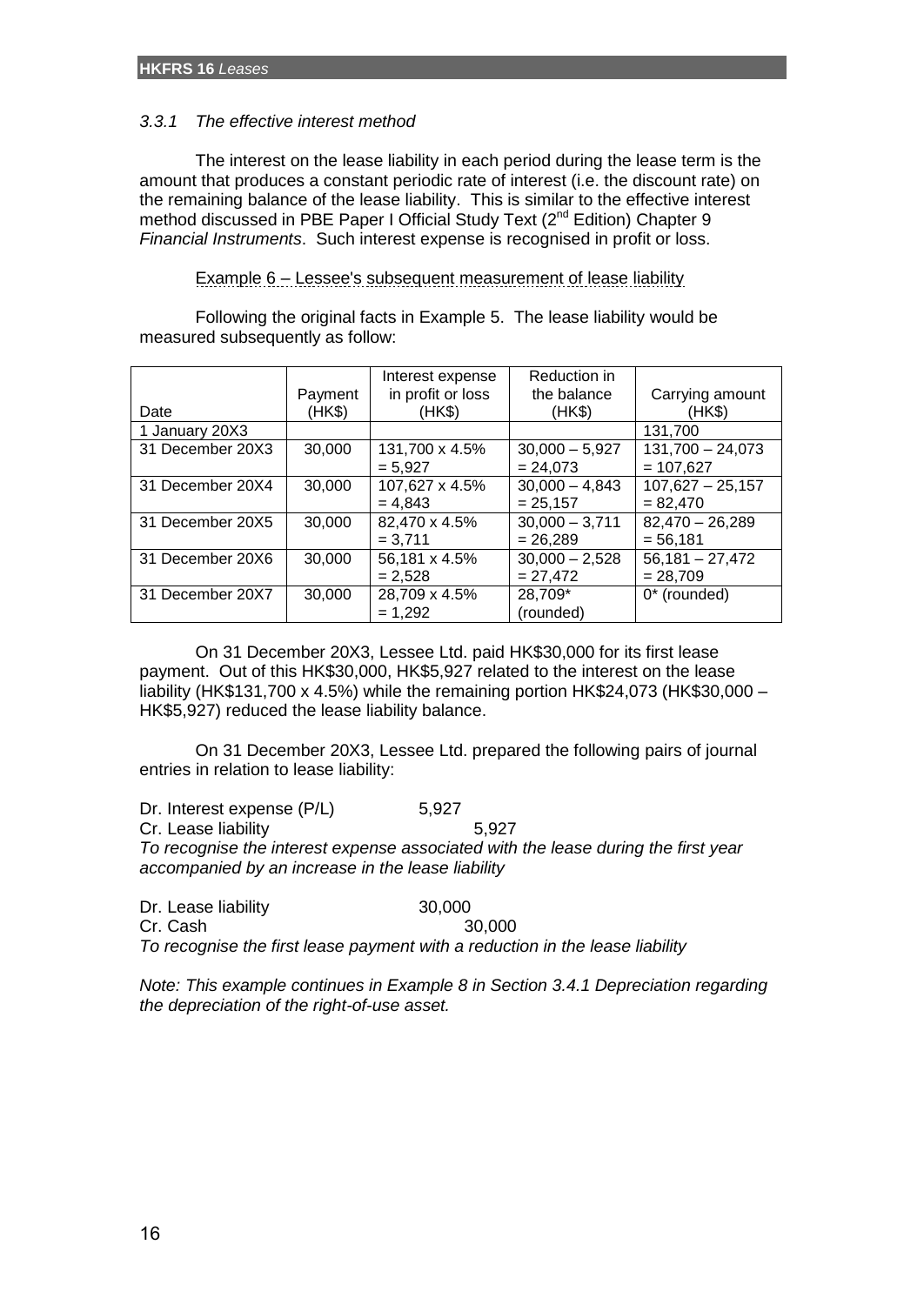# *3.3.2 Remeasurement of the lease liability*

Remeasurement of the lease liability is required under a number of circumstances, such as:

- Change in the lease term *(out of scope of PBE Paper I)*;
- Change in the amounts expected to be payable under a residual value guarantee *(out of scope of PBE Paper I)*;
- Change in the future lease payments resulting from a change in an index or a rate used to determine those payments *(within the scope of PBE Paper I)*.

The last situation relates to variable lease payments discussed in Section 2.2.2 *Variable lease payments*. If there is a change in the cash flows for future payments resulting from a change in index or rate used to determine the lease payments, the lessee is required to remeasure the lease liability. For this remeasurement, the lessee:

- Determines the revised lease payments for the remaining lease term based on the revised contractual payments; and
- Discounts such revised lease payments with an *unchanged* discount rate.

It should be noted that, for variable lease payments not included in the measurement of the lease liability (for example, lease payments based on percentage of revenue generated), the amounts are recognised in profit or loss in the period in which the condition that triggers those payments occur. Such subsequent payments will not trigger any remeasurement of the lease liability as it was not initially included as part of the lease liability.

Example 7 – Variable lease payments based on future performance

Following the facts in Example 3. During the year ended 31 December 20X8, the retail store earned an annual revenue of HK\$20,000,000.

Lessee Ltd. was required to pay HK\$400,000 (HK\$20,000,000 x 2%) to the lessor. This payment did not relate to the lease liability. Instead, the lease payment was recognised in profit or loss during the year ended 31 December 20X8. Lessee Ltd. prepared the following pair of journal entries during the year:

Dr. Rental expense 400,000 Cr. Cash 400,000 *To recognise the lease payment based on performance in profit or loss*

# **3.4 Right-of-use asset: Subsequent measurement**

After commencement date, a lessee measures the right-of-use asset applying a cost model. In other words, the right-of-use asset is carried at:

- Cost;
- Less accumulated depreciation;
- Less accumulated impairment losses; and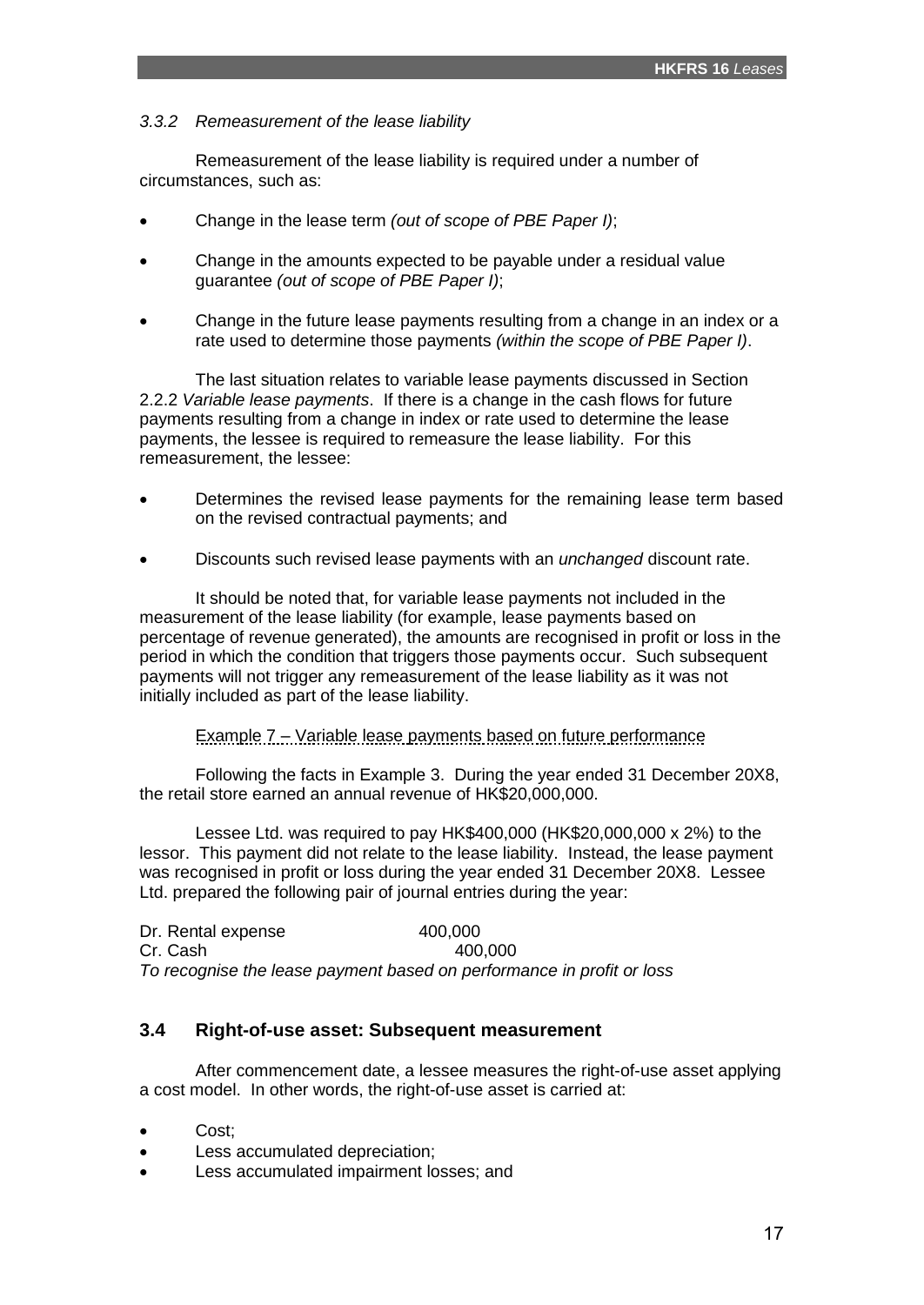Adjusted for any remeasurement of the lease liability (related to Section 3.3.2 *Remeasurement*)

# *3.4.1 Depreciation*

HKFRS 16 requires a lessee to apply the depreciation adjustments in HKAS 16 in depreciating the right-of-use asset. In other words, the depreciation method should reflect the pattern in which the future economic benefits of the right-of-use asset are consumed. This will usually result in a straight-line depreciation charge in profit or loss.

Depreciation starts at the commencement date of the lease. The problematic issue is to determine the period over which the right-of-use asset is depreciated, which follows the rules below:

|                | Scenario                                         | Depreciate till            |
|----------------|--------------------------------------------------|----------------------------|
|                | Lease term > useful life                         | The end of the useful life |
| 2              | Lease term < useful life                         | The end of the lease term  |
| 3              | Reasonably certain for the lessee to exercise a  | The end of the useful life |
|                | purchase option                                  |                            |
| $\overline{4}$ | Ownership of the underlying asset transferred to | The end of the useful life |
|                | lessee by the end of the lease term              |                            |

# Example 8 – Lessee's subsequent measurement of right-of-use asset (1)

Following the original facts in Example 5. During the year ended 31 December 20X3, Lessee Ltd. recognised depreciation expense amounting to HK\$26,340 (HK\$131,700  $\div$  5 years) in profit or loss. During the year ended 31 December 20X3, Lessee Ltd. prepared the following pair of journal entries:

Dr. Depreciation expense 26,340 Cr. Accumulated depreciation: ROU 26,340 *To recognise the annual depreciation expense associated with the right-of-use (ROU) asset in profit or loss*

# Example 9 – Lessee's subsequent measurement of right-of-use asset (2)

On 1 January 20X7, Lessee Ltd. entered into a non-cancellable, non-renewable three-year contract with Lessor Ltd. to lease a machine, Model Y. On 1 January 20X7, the useful life of Model Y was assessed to be five years. The terms of the contract did not transfer the ownership of Model Y by the end of the lease term. On 1 January 20X7, Lessee Ltd. recognised a right-of-use asset amounting to HK\$450,000 arising from this lease transaction.

As the lease term was shorter than the useful life of the identified asset (i.e. Model Y), Lessee Ltd. depreciated the right-of-use asset associated with Model Y starting from 1 January 20X7 over the lease term of three years at an annual rate of HK\$150,000 (HK\$450,000  $\div$  3 years).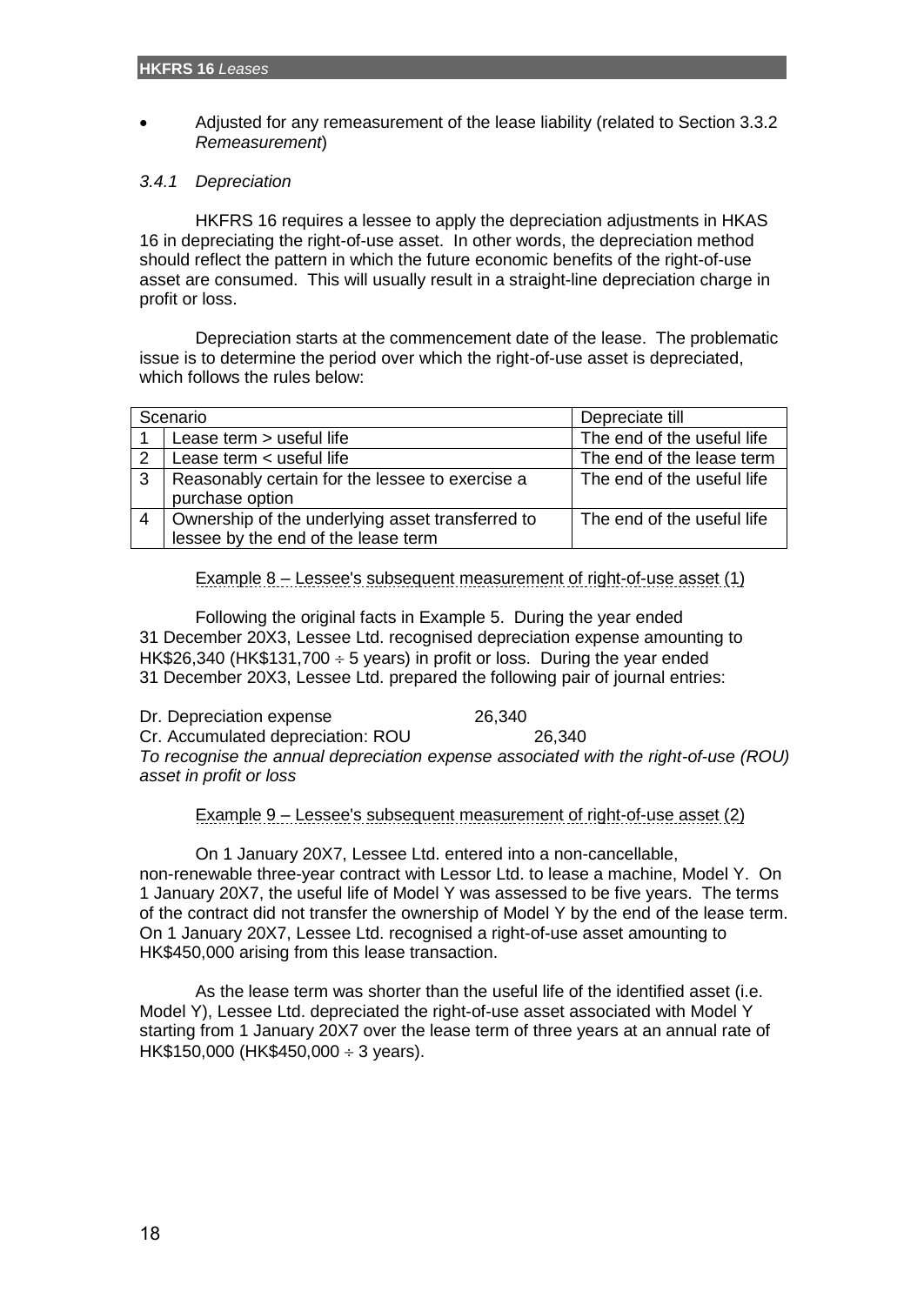### *3.4.2 Impairment*

A lessee applies HKAS 36 *Impairment of Assets* to determine whether a rightof-use asset is impaired and to account for any impairment. The process is summarised below:

- (i) Analyse whether there is any impairment indicator at each reporting period;
- (ii) Estimate the recoverable amount of the asset if any impairment indicator is present;
- (iii) Recognise an impairment loss in profit or loss if the recoverable amount of the asset is less than the carrying amount of the asset;
- (iv) Calculate depreciation expense thereafter using the adjusted carrying amount as basis.

One of the events triggering the impairment review is that the lessee, for example, due to relocation does not occupy the premise which is under a non-cancellable lease. The property is then left vacant and the lease cannot generate any economic benefits in the remaining years. The right-of-use asset should therefore be impaired. This replaces the discussion of onerous contract arising from an operating lease discussed in PBE Paper I Official Study Text (2nd Edition) Chapter 8 *Provisions, Contingent Liabilities and Contingent Assets* (page 144).

### *3.4.3 Remeasurement*

The remeasurement of the lease liability discussed in Section 3.3.2 *Remeasurement* will trigger an adjustment to the carrying amount of the right-of-use asset, unless the carrying amount of the right-of-use asset has already been reduced to zero. In such case, further reductions are recognised in profit or loss.

# Example 10 - Variable lease payments based on an index

On 1 January 20X4, Lessee Ltd. entered into a non-cancellable four-year contract with Lessor Ltd. to lease a machine, Model Z. The lease payments were set initially at HK\$33,000 and would be paid by Lessee Ltd. on every 31 December. The interest rate implicit in the lease was not readily determinable. Lessee Ltd.'s incremental borrowing rate was determined to be five per cent. It was negotiated that the lease payments for each year would increase on the basis of the increase in the Consumer Price Index ("CPI") for the preceding year. On 1 January 20X4, the CPI was 110. On 31 December 20X4, the CPI increased to 115 which remained unchanged throughout the year ended 20X5.

#### *Initial measurement*

HKFRS 16 requires a lessee to recognise a right-of-use asset and a lease liability at the commencement date. At the commencement date, a lessee measures:

(i) the lease liability at the present value of the lease payments that are *not paid* at that date. In discounting such lease payments, the discount rate will be the interest rate implicit in the lease or the lessee's incremental borrowing rate if the interest rate implicit in the lease cannot be readily determinable; and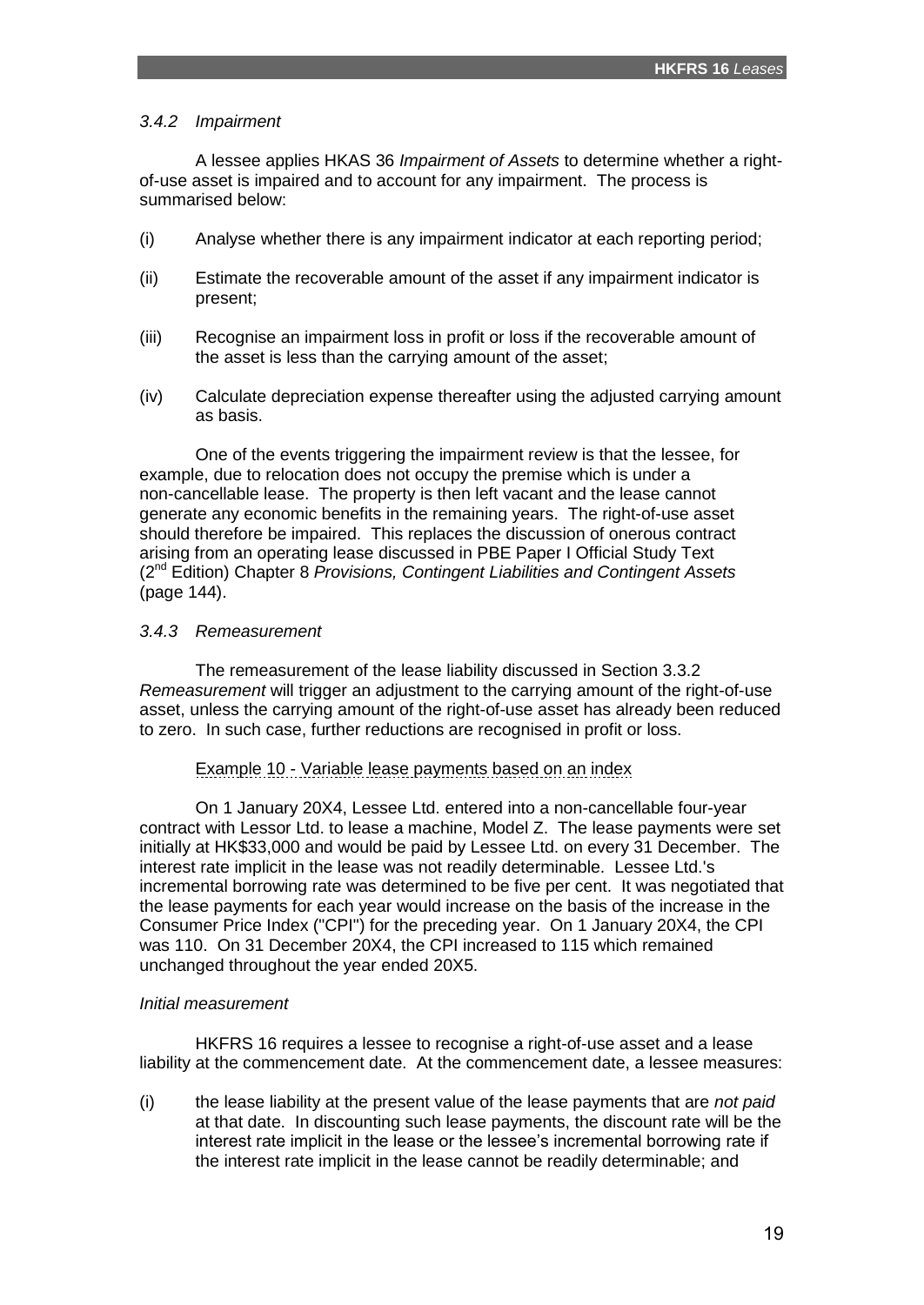(ii) the right-of-use asset at cost. The cost of the right-of-use asset starts with the amount of the initial measurement of the lease liability, with further adjustments if necessary.

In this case, the lease contract between Lessee Ltd. and Lessor Ltd. involved variable lease payments based on an index (i.e. the CPI). Such lease payments were:

- included in the measurement of the lease liability;
- measured using the prevailing index or rate at the commencement date;
- discounted at Lessee Ltd.'s incremental borrowing rate.

The initial measurement of the lease liability could be computed using the following schedule:

|                  | Lease          |        |                                      |         | Present value |
|------------------|----------------|--------|--------------------------------------|---------|---------------|
| Payment date     | payment (HK\$) |        | Discount factor                      |         | (HK\$)        |
| 31 December 20X4 | 33,000         | $\div$ | $(1 + 5\%)$ <sup>1</sup>             | $=$ $-$ | 31,429        |
| 31 December 20X5 | 33,000         | $\div$ | $(1 + 5\%)^2$                        | $=$     | 29,932        |
| 31 December 20X6 | 33,000         | $\div$ | $(1 + 5\%)^3$                        | $=$     | 28,507        |
| 31 December 20X7 | 33,000         | $\div$ | $(1 + 5\%)^4$                        | $=$     | 27,149        |
|                  |                |        | Lease liability at commencement date |         | 117,017       |

The lease liability recognised by Lessee Ltd., on 1 January 20X4, was then HK\$117,017. The right-of-use asset recognised by Lessee Ltd. at the commencement date was the same (without any further adjustment). The pair of journal entries made by Lessee Ltd. on 1 January 20X4 was:

| Dr. Right-of-use asset | 117,017                                                           |
|------------------------|-------------------------------------------------------------------|
| Cr. Lease liability    | 117.017                                                           |
|                        | To initially recognise the right-of-use asset and lease liability |

*Subsequent measurement: Year 1*

(i) the lease liability using the effective interest method; and

(ii) the right-of-use asset at its cost less accumulated depreciation.

At 31 December 20X4, the lease liability was measured subsequently as follow:

| Date             | Payment<br>(HK\$) | Interest expense<br>in profit or loss<br>(HK\$) | Reduction in the<br>balance (HK\$) | Carrying amount<br>(HKS)         |
|------------------|-------------------|-------------------------------------------------|------------------------------------|----------------------------------|
| 1 January 20X4   |                   |                                                 |                                    | 117.017                          |
| 31 December 20X4 | 33,000            | 117.017 x 5%<br>$= 5.851$                       | $33,000 - 5,851$<br>$= 27.149$     | $117,017 - 27,149$<br>$= 89.868$ |

On 31 December 20X4, Lessee Ltd. paid HK\$33,000 for its first lease payment. Out of this HK\$33,000, HK\$5,851 related to the interest on the lease liability (HK\$117,017 x 5%) while the remaining portion HK\$27,149 (HK\$33,000 – HK\$5,851) reduced the lease liability balance.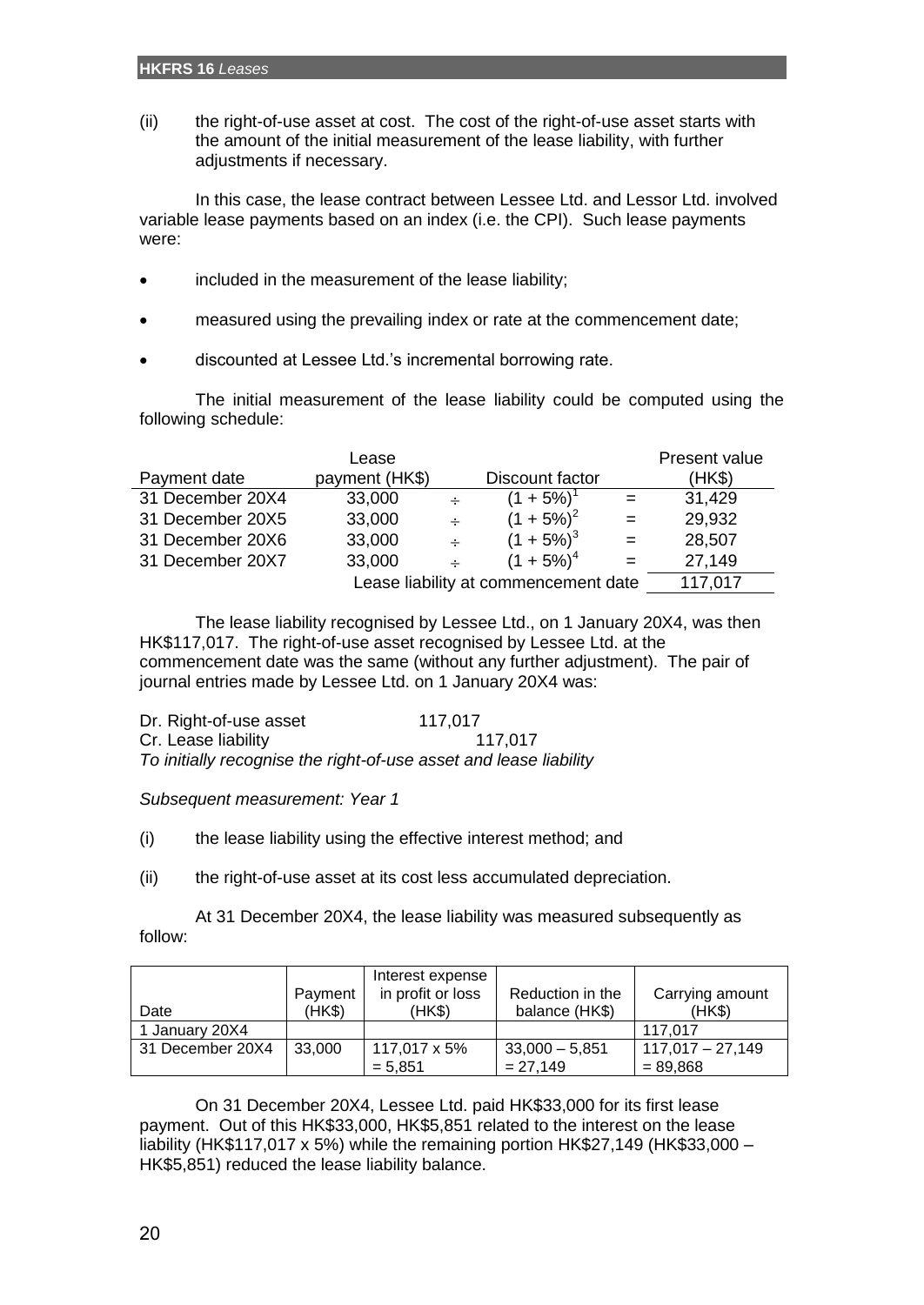On 31 December 20X4, the right-of-use asset has been depreciated over the lease term (four years) at an annual charge of HK\$29,254 (HK\$117,017  $\div$  4 years) in profit or loss.

On 31 December 20X4, Lessee Ltd. prepared the following pairs of journal entries:

Dr. Interest expense (P/L) 5,851 Cr. Lease liability 5,851 *To recognise the interest expense associated with the lease during the first year accompanied by an increase in the lease liability*

Dr. Lease liability 33,000 Cr. Cash 33,000 *To recognise the first lease payment with a reduction in the lease liability*

Dr. Depreciation expense 29,254 Cr. Accumulated depreciation: ROU 29,254 *To recognise the annual depreciation expense for the first year associated with the right-of-use (ROU) asset in profit or loss*

HKFRS 16 requires that if there is a change in the cash flows for future payments resulting from a change in index or rate used to determine the lease payments, the lessee is then required to remeasure the lease liability. For this remeasurement, the lessee first determines the revised lease payments for the remaining lease term based on the revised contractual payments and discounts such revised lease payments with an unchanged discount rate.

In this case, the CPI increased from 110 to 115. There would be an increase in the cash flows for future payments. The lease liability (together with the right-ofuse asset) would be remeasured. The revised payments for the subsequent years, starting from the second year would be HK\$34,500 (HK\$33,000  $\times$  115  $\div$  110). The adjustment was the difference between:

- the original lease payments (HK\$33,000); and
- the revised lease payments (HK\$34,500), discounted over the remaining three years at the original discount rate of 5%:

|                  | Extra lease    |                 |     | Present value |
|------------------|----------------|-----------------|-----|---------------|
| Payment date     | payment (HK\$) | Discount factor |     | (HK\$)        |
| 31 December 20X5 | 1,500*         | $(1 + 5\%)^1$   | $=$ | 1.429         |
| 31 December 20X6 | 1,500          | $(1 + 5\%)^2$   | $=$ | 1,361         |
| 31 December 20X7 | 1,500          | $(1 + 5\%)^3$   |     | 1,296         |
|                  |                | Total           |     | 4,086         |

*(Note\*: HK\$34,500 – HK\$33,000)*

On 31 December 20X4, Lessee Ltd. prepared the following pair of journal entries:

Dr. Right-of-use asset (ROU) 4,086 Cr. Lease liability 4,086 *To remeasure the lease liability and the right-of-use asset due to a change in the CPI*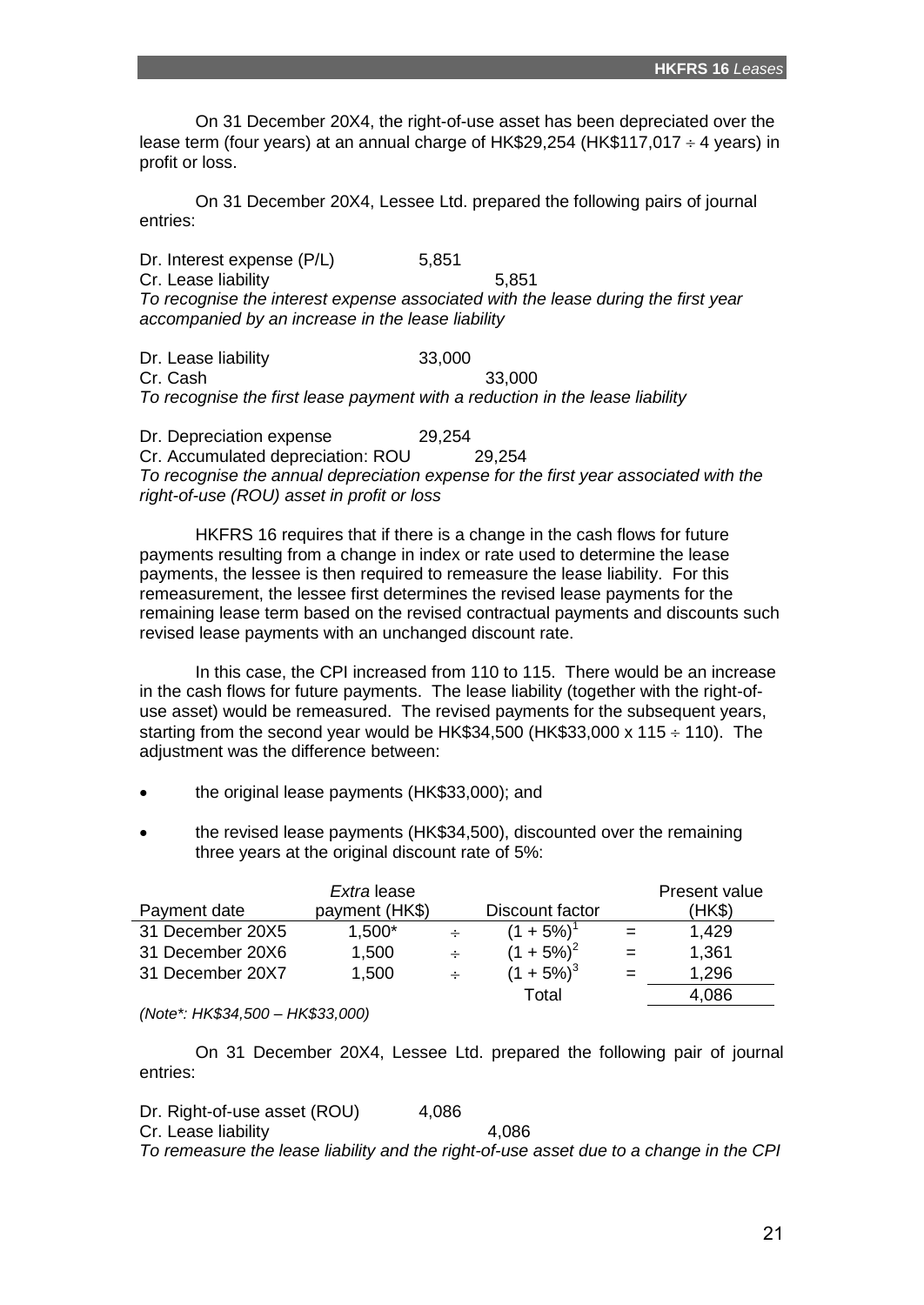After the remeasurement, the balances of the lease liability and the right-ofuse asset as at 31 December 20X4 were HK\$93,954 (HK\$89,868 + HK\$4,086) and HK\$91,849 (HK\$117,017 – HK\$29,254 + HK\$4,086) respectively.

### *Subsequent measurement: Year 2*

At 31 December 20X5, the lease liability was measured subsequently as follow:

|                   |         | Interest       |              |                   |
|-------------------|---------|----------------|--------------|-------------------|
|                   |         | expense in     | Reduction in |                   |
|                   | Payment | profit or loss | the balance  | Carrying amount   |
| Date              | (HK\$)  | (HK\$)         | (HK\$)       | (HK\$)            |
| 1 January 20X4    |         |                |              | 117,017           |
| 31 December 20X4  | 33,000  | 5,851          | 27,149       | 89,868            |
| Remeasurement     |         |                |              | 4,086             |
| Adjusted carrying |         |                |              | 93,954            |
| amount            |         |                |              |                   |
| 31 December 20X5  | 34,500  | 93,954 x 5%    | $34,500 -$   | $93,954 - 29,802$ |
|                   |         | $= 4,698$      | 4,698        | $= 64, 152$       |
|                   |         |                | $= 29,802$   |                   |

On 31 December 20X5, the right-of-use asset has been depreciated over the remaining three years at an annual charge of HK\$30,616 (HK\$91,849  $\div$  3 years) in profit or loss.

On 31 December 20X5, Lessee Ltd. prepared the following pairs of journal entries:

Dr. Interest expense (P/L) 4,698 Cr. Lease liability 4,698 *To recognise the interest expense associated with the lease during the second year accompanied by an increase in the lease liability*

Dr. Lease liability 34,500

Cr. Cash 34,500

*To recognise the second lease payment with a reduction in the lease liability*

Dr. Depreciation expense 30,616

Cr. Accumulated depreciation: ROU 30,616

*To recognise the annual depreciation expense for the second year associated with the right-of-use asset in profit or loss*

# **4. LESSEE ACCOUNTING: RECOGNITION EXEMPTION**

HKFRS 16 provides practical expedient to the above lessee accounting (i.e. not to recognise a lease liability and a right-of-use asset at lease commencement), under the following two circumstances:

(i) Short-term leases

Short-term leases are those leases, at commencement date, has a lease term of 12 months or less.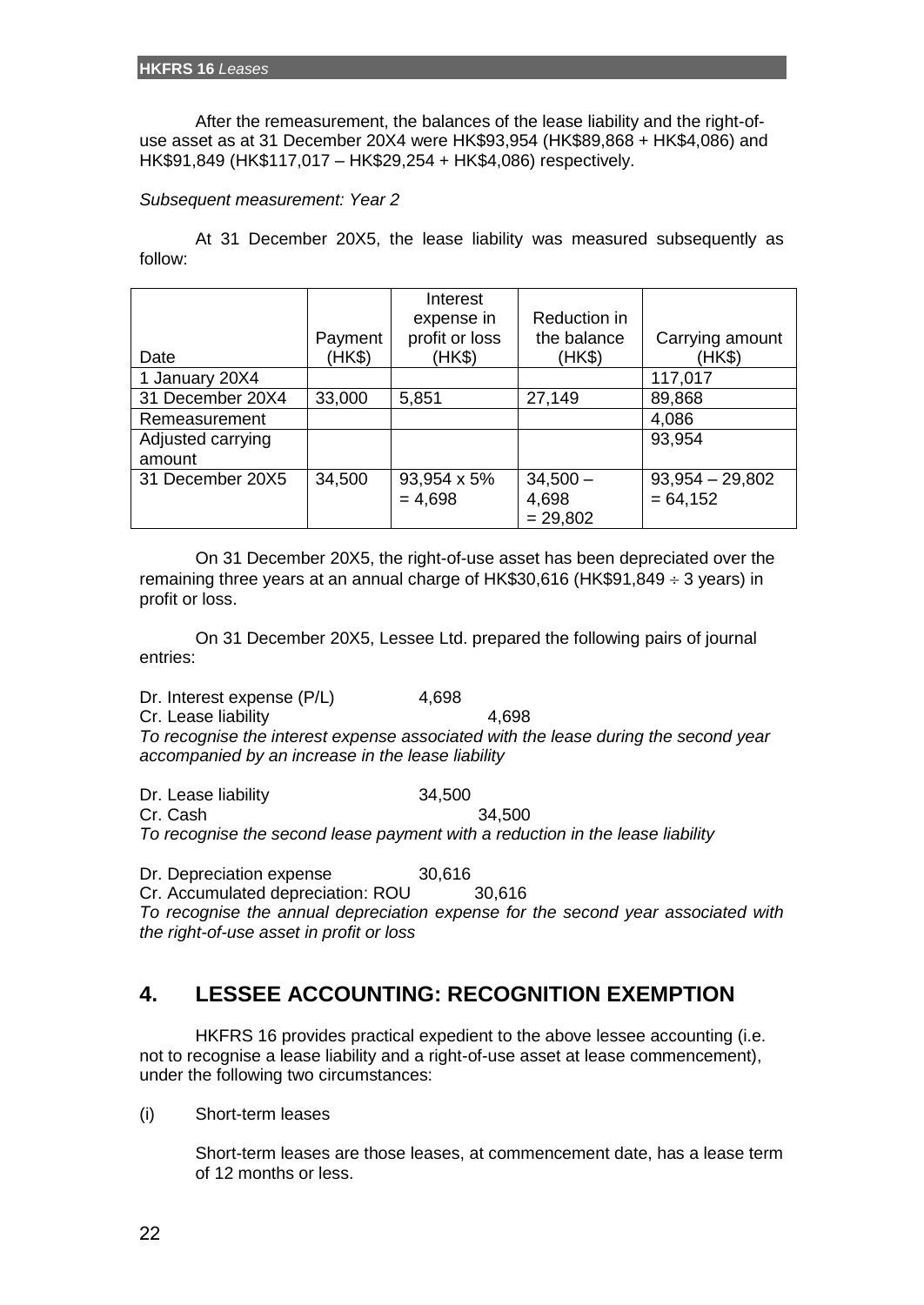(ii) Leases of low-value assets

Low-value assets are those assets, when new, have a value of US\$5,000 or less. Examples are laptop computers, tablets and telephones.

If a lessee elects not to apply the lessee accounting requirements in Section 3 to either short-term leases or leases for which the underlying asset is of low value, the lessee recognises the lease payment as an expense on a straight-line basis over the lease term (or another systematic basis that is more representative of the pattern of the lessee's benefit).

#### Example 11 – Recognition exemption

On 1 January 20X7, Lessee Ltd. entered into a non-cancellable 15-month contract with Lessor Ltd. for a portable printer, Model P2. Lessee Ltd. was required to pay HK\$2,000 at the end of each month. On 1 January 20X7, Model P2, under the existing condition, had a value of HK\$32,000. On the same date, a new Model P2 had a value of HK\$45,000.

The recognition exemption applies to low-value assets having a value of US\$5,000 when new. The current market price of the underlying asset is not relevant in applying the practical expedient. Further, the lease of Model P2 had a lease term of more than 12 months. Lessee Ltd. could not apply the practical expedient not to recognise the lease liability and the right-of-use asset for the lease associated with Model P2.

If a new Model P2 had a value of HK\$30,000, Lessee Ltd. could then elect not to recognise the lease liability and the right-of-use for this lease. In such case, Lessee Ltd. prepared the following journal entry at the end of each month:

Dr. Rent expense 2,000 Cr. Cash 2,000 *To recognise the monthly rental payment for renting Model P2 with an application of the practical expedient*

It should be noted that the practical expedient to the above two types of leases have slight difference:

- (i) The election not to recognise the lease liability and the right-of-use asset for short-term leases is made by *class* of underlying asset to which the right-ofuse asset relates. In other words, if a lessee chooses not to apply the lessee accounting model detailed in Section 3 for short-term machinery leasing, all future short-term leases for machinery items have to be accounted for in the same way.
- (ii) The election not to recognsie the lease liability and the right-of-use asset for leases of low-value assets is made on a *lease-by-lease basis*. In other words, a lessor can choose to apply the lessee accounting model detailed in Section 3 for Laptop X and apply the practical expedient for Laptop Y, assuming Laptops X and Y are under two separate leases and have values, when new, below US\$5,000.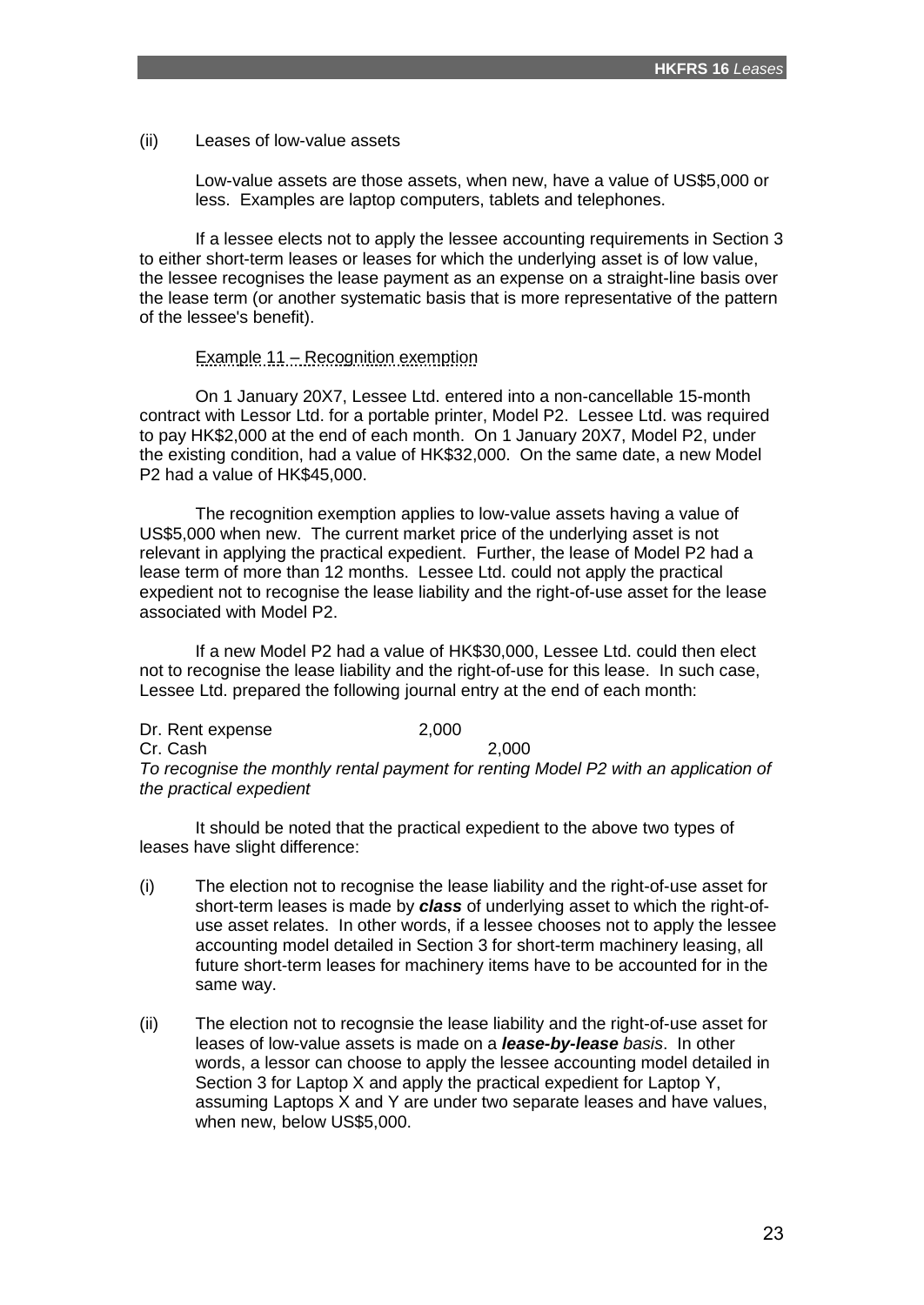# **5. LESSEE ACCOUNTING: PRESENTATION AND DISCLOSURE**

# **5.1 Presentation**

### *5.1.1 Statement of financial position*

Right-of-use assets are presented either:

- Separately from other asset (e.g. owned assets); or
- Together with other assets as if they were owned with disclosures in the notes to the financial statements.

Lease liability is presented either:

- Separately from other liabilities; or
- Together with other liabilities, with disclosures in the notes to the financial statements.

### *5.1.2 Statement of profit or loss and other comprehensive income*

Lease-related depreciation and lease-related interest expense are presented separately. These items cannot be combined. Interest expense on the lease liability is a component of finance costs.

# *5.1.3 Statement of cash flows*

Cash payments for the principal portion of the lease liability (for example, HK\$24,073 in Example 6) are presented within financing activities.

Cash payments for the interest portion of the lease liability (for example, HK\$5,927 in Example 6) are presented based on the accounting policy election in accordance with HKAS 7 *Statement of Cash Flows* (i.e. either within operating activities or financing activities.)

# **5.2 Disclosures**

A lessee is required to disclose the following:

- Depreciation charge for right-of-use assets by class of underlying asset;
- Interest expense on lease liabilities;
- The expense relating to short-term leases and leases of low-value assets accounted for applying the recognition exemption;
- The expense relating to variable lease payments not included in the measurement of lease liabilities;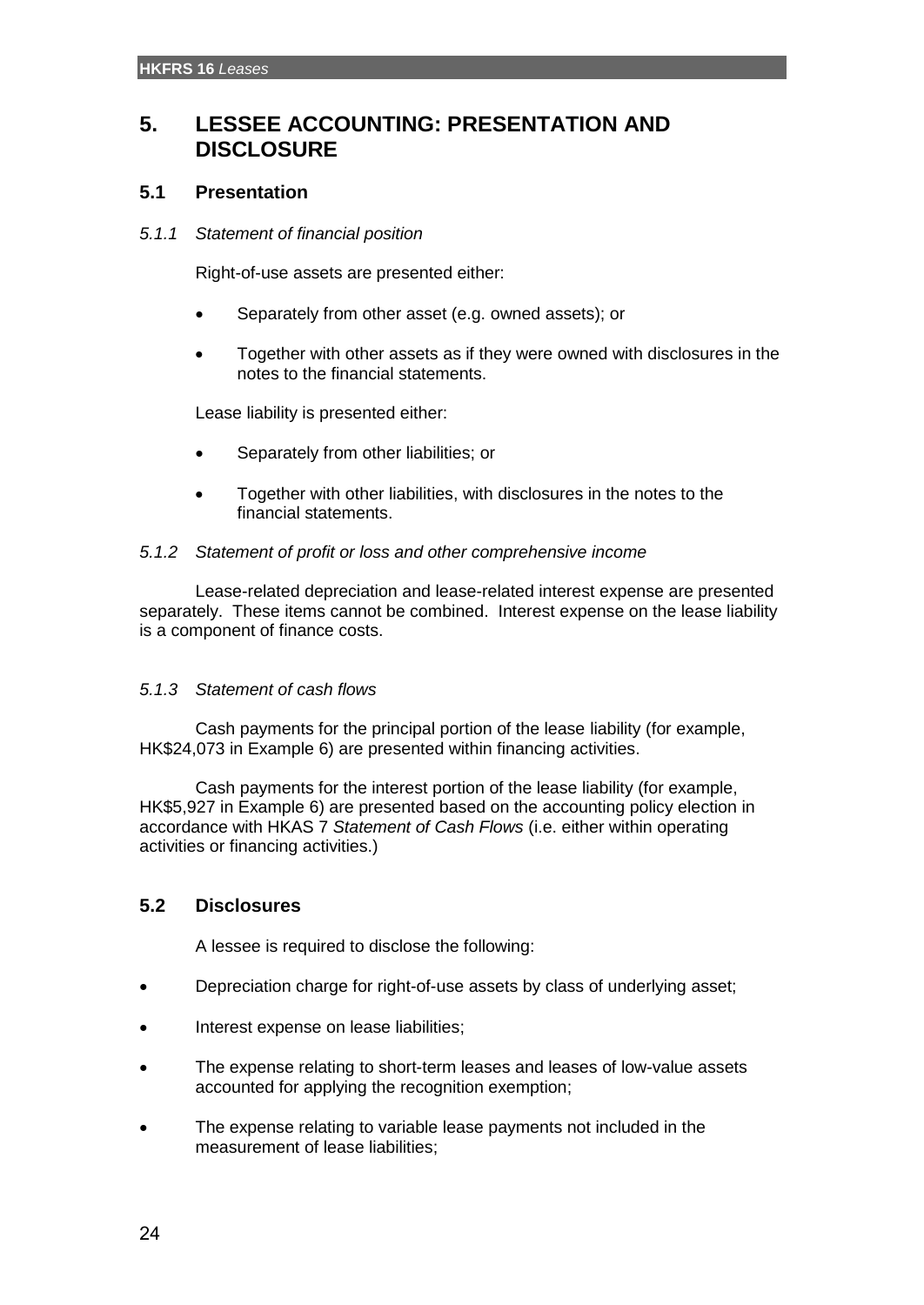- Total cash outflow for leases;
- Additions of right-of-use assets:
- The carrying amount of right-of-use assets at the end of the reporting period by class of underlying asset.

# **6. LESSOR ACCOUNTING: BASIC CONCEPTS**

Most of the basic concepts discussed in Section 2 *Lessee accounting: Basic concepts* are applicable here. Yet, there are a few distinctions in those concepts between lessee and lessor.

# **6.1 Lease payments**

### *Definition*

### *Lease payments (for a lessor)*

*Payments made by a lessee to a lessor relating to the right to use an underlying asset during the lease term, comprising the following:*

- *Fixed payments, less any lease incentives that are paid or payable to the lessee;*
- *Variable lease payments that depend on an index or a rate;*
- *Exercise price of a purchase option if the lessee is reasonably certain to exercise that option; and*
- *Payments of penalties for terminating the lease, if the lease term reflects the lessee exercising an option to terminate the lease.*

*Lease payments also include residual value guarantees provided to the lessor by:*

- *The lessee;*
- *A party related to the lessee; or*
- *A party unrelated to the lessor that is financially capable of discharging the obligations under the guarantee (for example, bank).*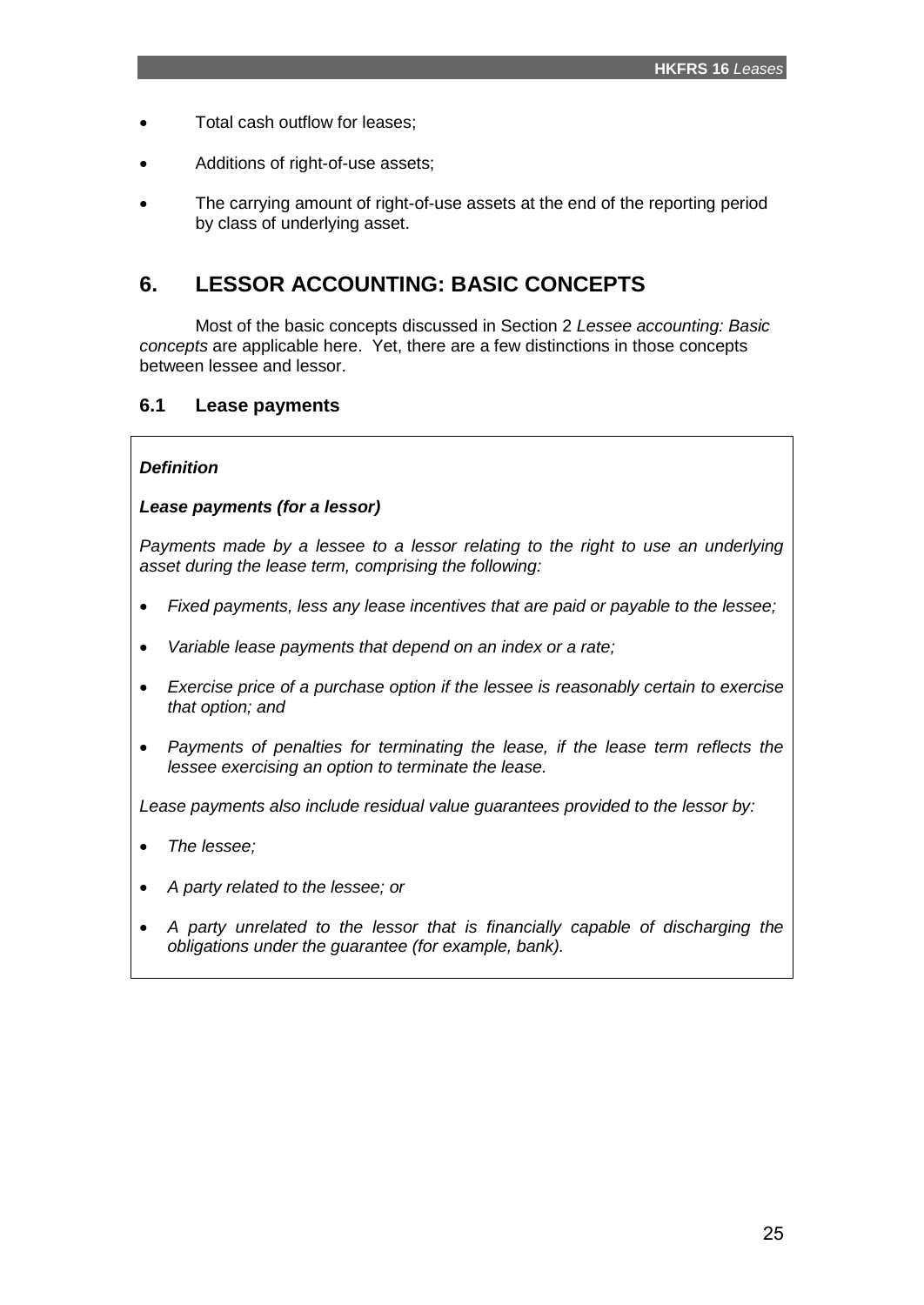The first four elements in the above definition are the same for both the lessee and lessor. Yet, for the element relating to the residual value guarantees, two important points should be highlighted:

- (i) For a lessee, only the amounts expected to be payable by the lessee under residual value guarantees is included in the lease payment. It does not represent the maximum exposure under the residual value guarantees. Candidates are advised to refresh their understanding of this learning point by referring to Example 4 Case (iii). For a lessor, however, it includes the full amount of the residual value guarantees.
- (ii) For a lessee, it includes only the amounts expected to be payable by the lessee to the lessor. For a lessor, the amount represents the residual value guaranteed not only by the lessee, but also third party other than the lessee.

# **6.2 Discount rate**

A lessor should always use the interest rate implicit in the lease as the discount rate. The incremental borrowing rate is irrelevant.

# **7. LESSOR ACCOUNTING: CLASSIFICATION OF LEASES**

A lessor, in accordance with HKFRS 16, classifies each of its leases as either an operating lease or a finance lease at lease inception. This classification is unique to the lessor and is not applicable to the lessee.

# *Definitions*

#### *Finance lease*

*A lease that transfers substantially all the risks and rewards incidental to ownership of an underlying asset.*

#### *Operating lease*

*A lease that does not transfer substantially all the risks and rewards incidental to ownership of an underlying asset.*

The classification test is substantially the same as the previous accounting standard HKAS 17 *Leases*. Candidates should therefore study the PBE Paper I Official Text Chapter 7 Section 1.3 *Classification of leases* (pages 120, 121 and Example 2 on page 122), with the following modifications:

- Replace HKAS 17 with HKFRS 16;
- Replace the definition of operating lease with the above definition;
- The term "minimum lease payments" does not exist in HKFRS 16; instead, it should be replaced by "lease payments".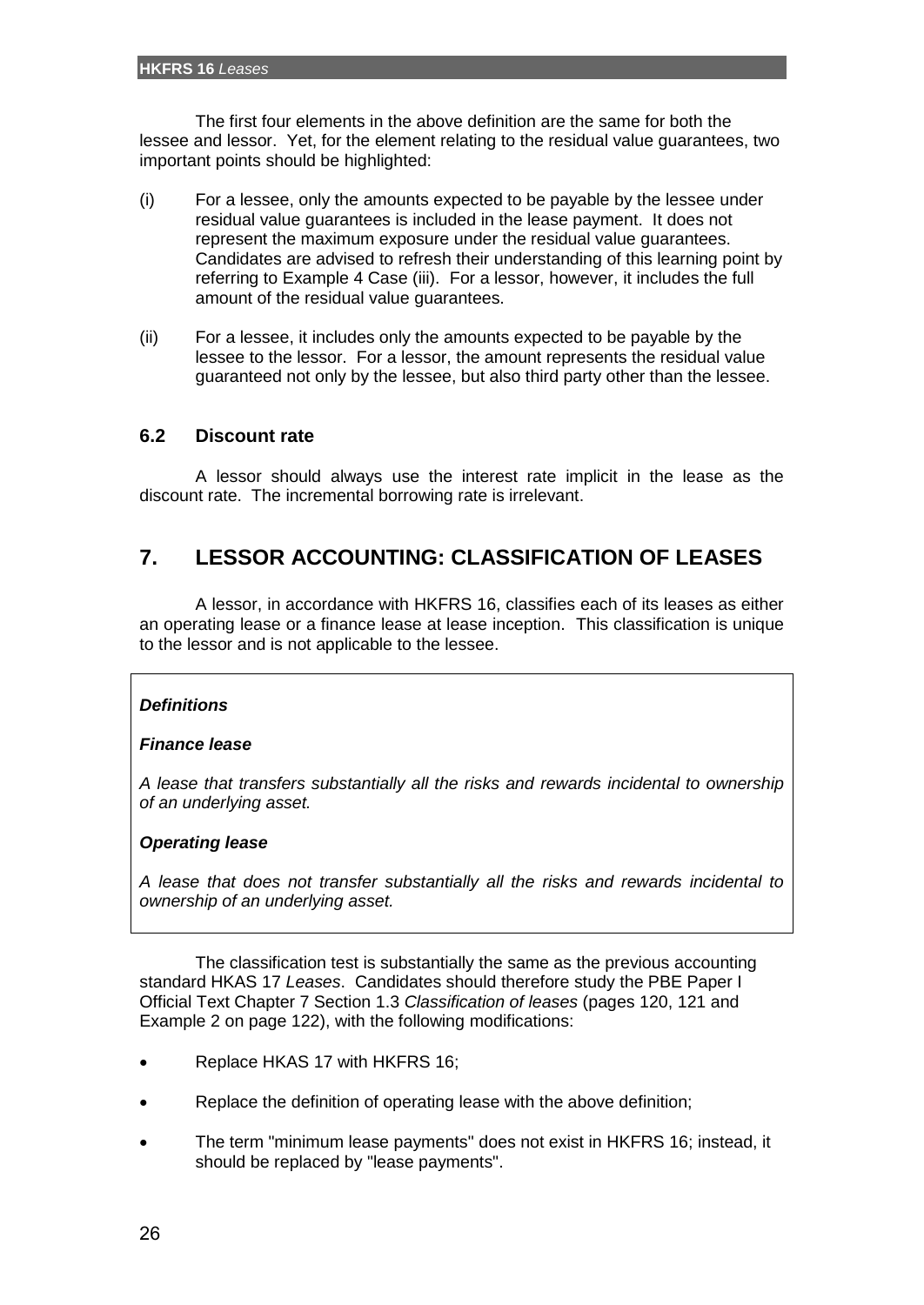# **8. LESSOR ACCOUNTING: FINANCE LEASES**

The treatments for finance lease in the books of a lessor are substantially the same as the previous accounting standard HKAS 17 *Leases*. Candidates should therefore study the PBE Paper I Official Study Text  $(2^{nd}$  Edition) Chapter 7 Section 3 *Accounting and disclosures for finance leases in books of lessor* (pages 128, 129 and 130, up to Example 10), with the following modifications:

- Replace HKAS 17 with HKFRS 16;
- The term "minimum lease payments" does not exist in HKFRS 16; instead, it should be replaced by "lease payments".
- Modify Example 8 (page 129) with the example below.

Example 12 – Lessor's gross investment of lease

Lessee Ltd. leased a property from Lessor Ltd. with a lease term of three years. The monthly rental payment was HK\$10,000. The estimated residual value was HK\$35,000, and the residual value guarantees provided by Lessee Ltd. and Blue Ltd., the parent of Lessee Ltd. were HK\$10,000 and HK\$7,000 respectively. In addition, Lessor Ltd. receives a guarantee of HK\$3,000 from a property agent.

The gross investment of this lease, from Lessor Ltd.'s perspective, was determined as follow:

|                                                                       | <b>HK\$'000</b> |
|-----------------------------------------------------------------------|-----------------|
| Fixed lease payments (HK\$10,000 x 36 months)                         | 360             |
| Residual value guarantees provided by the lessee                      | 10              |
| Residual value guarantees provided by a party related to the lessee   |                 |
| (i.e. Blue Ltd.)                                                      |                 |
| Residual value guarantees provided by a party unrelated to the lessor |                 |
| that is financially capable of discharging the obligations under the  |                 |
| guarantee (i.e. the property agent)                                   |                 |
| Lease payments (for the lessor)                                       | 380             |
| Add: Unguaranteed residual value                                      | 15              |
| (HK\$35,000 - HK\$10,000 - HK\$7,000 - HK\$3,000)                     |                 |
| Gross investment of the lease                                         | 395             |

As an extended discussion, from Lessee Ltd.'s perspective, the lease payments amount was not HK\$380,000. The lease payments amount, in the books of the lessee, would simply be HK\$360,000 as there was no expected payments payable by the lessee to the lessor under the residual value guarantees.

*(Modified from PBE Paper I Official Study Text (2nd Edition), Example 8, page 129)*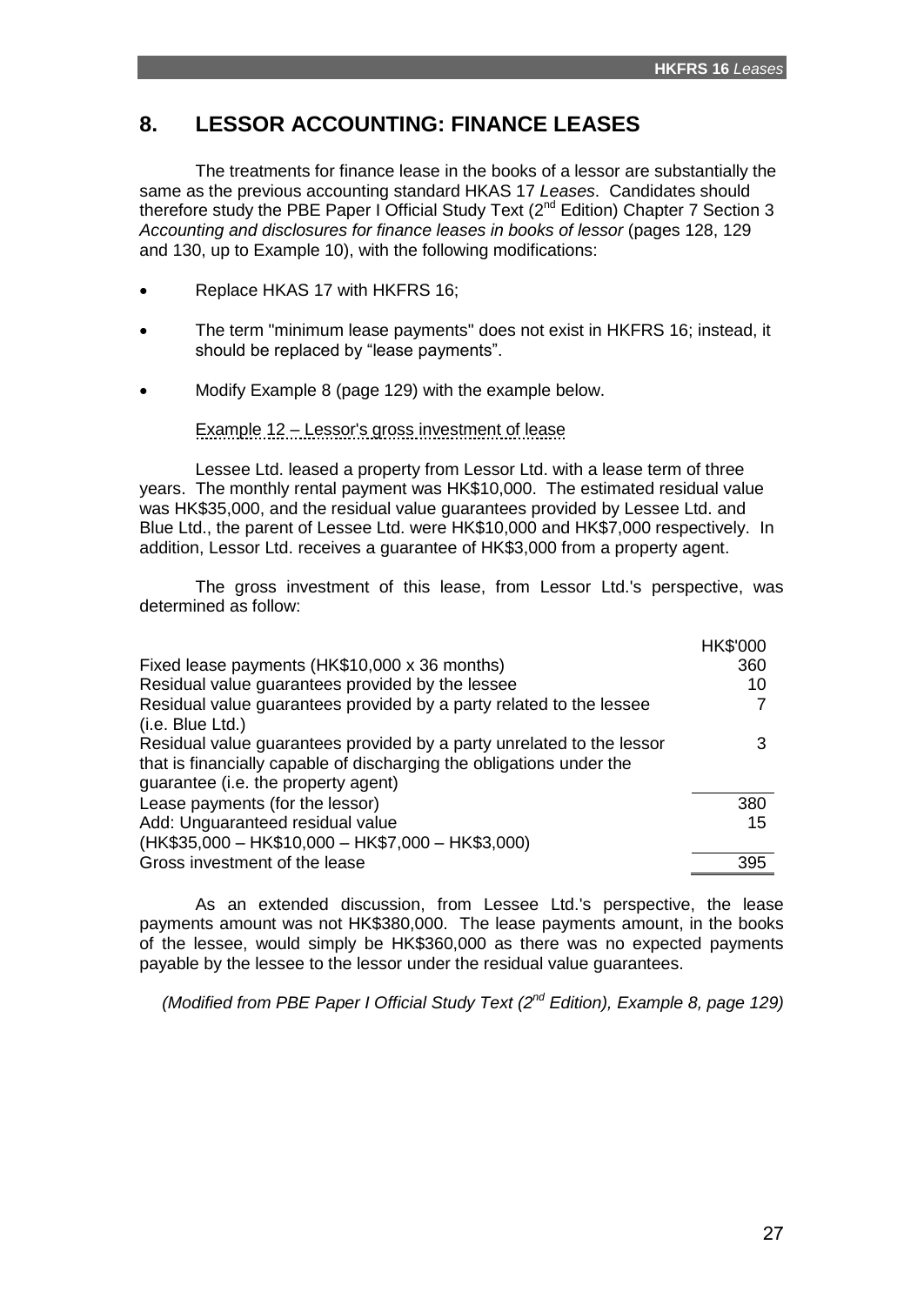# **9. LESSOR ACCOUNTING: OPERATING LEASES**

The treatments for operating lease in the books of a lessor are substantially the same as the previous accounting standard HKAS 17 *Leases*. Candidates should therefore study the PBE Paper I Official Study Text  $(2^{nd}$  Edition) Chapter 7 Section 5 *Accounting and disclosures for operating leases in books of lessor* (pages 132 and 133, up to Example 12).

# **10. LESSOR ACCOUNTING: PRESENTATION AND DISCLOSURE**

# **10.1 Presentation**

A lessor presents assets held under a finance lease as lease receivable in its statement of financial position. A lessor presents underlying assets subject to operating leases in its statement of financial position according to the nature of the underlying asset.

### **10.2 Disclosures**

For finance lease, a lessor discloses the finance income on the net investment in the lease. For an operating lease, a lessor discloses the lease income. Further, a lessor discloses additional qualitative and quantitative information about its leasing activities such as the nature of the lessor's leasing activities and how the lessor manages the risk associated with any rights it retains in the underlying assets.

# **11. CHAPTER REVIEW**

A lease is a contract that conveys the right to use an asset (the underlying asset) for a period of time in exchange for consideration. To be an identified asset in a contract, the supplier should not have a substantive substitution right. To demonstrate that the customer controls the use of the identified asset, the customer should have the right to obtain substantially all of the economic benefits from use of the identified asset and the right to direct the use of the identified asset.

HKFRS 16 adopts a single model for all leases in the books of lessee. At the commencement date, a lessee recognises a right-of-use asset and a lease liability. The lease liability is initially measured at the present value of the lease payments that are not paid at the date of lease commencement. It is subsequently measured using the effective interest method. The right-of-use asset is initially measured at cost, starting from the initial measurement of the lease liability with further adjustments, if applicable. The right-of-use asset is then subsequently measured at cost less accumulated depreciation and impairment.

HKFRS 16 requires a lessor to classify each of its leases as either an operating lease or a finance lease at lease inception based on the assessment whether the lease transfers substantially all the risks and rewards incidental to ownership of the underlying asset.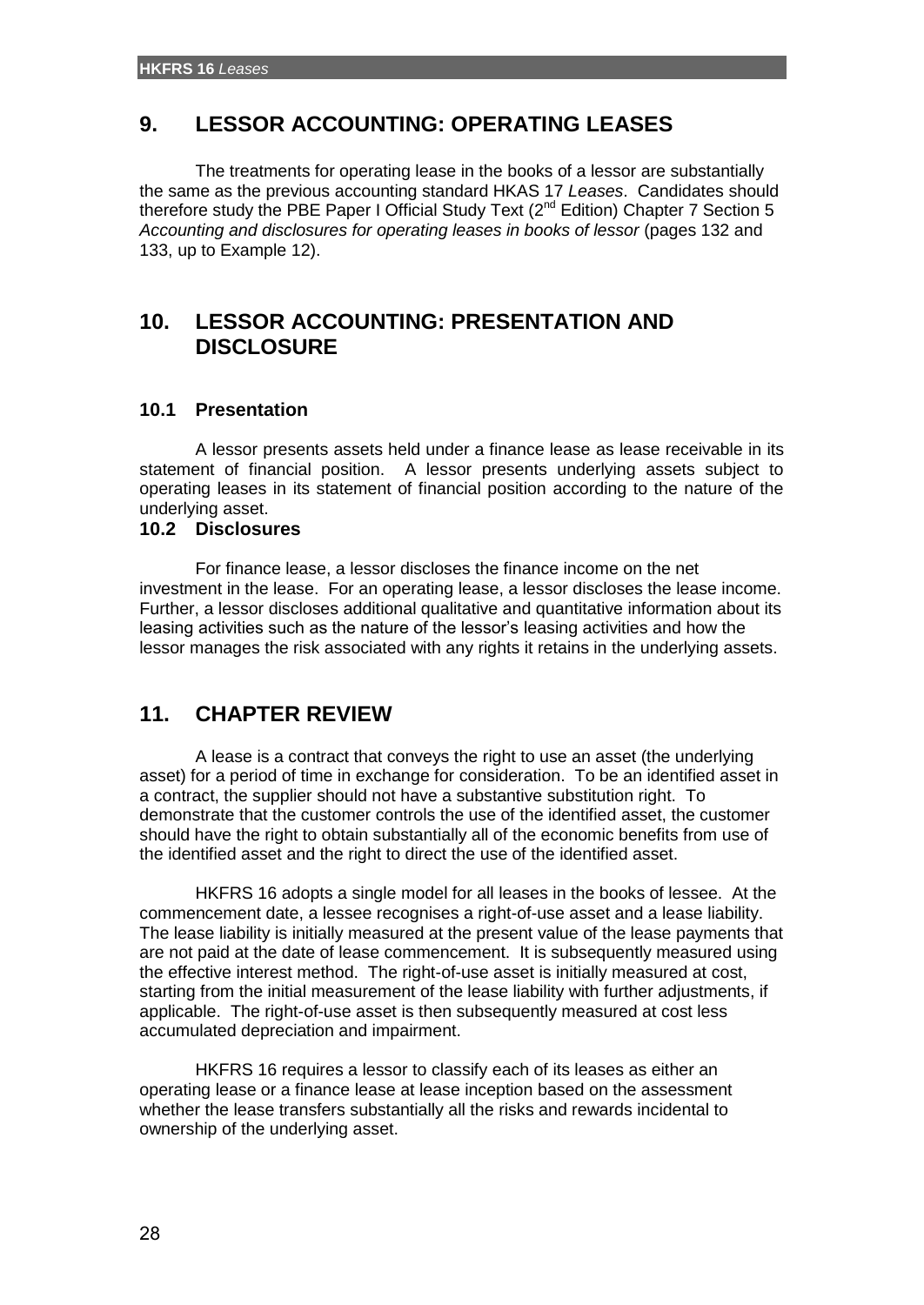A lessor recognises assets held under a finance lease and presents them as a receivable at an amount equal to the net investment in the lease and derecognises the underlying asset at the lease commencement date. The receivable is subsequently measured using the effective interest method.

A lessor recognises lease payments from operating leases as income on a straight-line basis.

# **EXERCISES**

# **Question 1**

On 1 April 2017, Phantom Electronics Limited ("PEL") entered into a lease for plant with a lease term of five years. The fair value of the plant on 1 April 2017 was HK\$1,840,000. In accordance with the lease contract, PEL had to pay HK\$440,000 upon signing the contract and would pay the remaining four instalments of HK\$440,000 every 31 March. The implicit interest rate in the lease was ten per cent. PEL estimated the economic life of the plant to be five years with no residual value. PEL has adopted HFKRS 16 *Leases* to account for its lease transactions.

# **Required:**

- **(a) Analyse the lease transaction and prepare the relevant journal entries, with supporting calculations, in the books of PEL during the year ended 31 March 2018. Narratives are not required. Present your answers to the nearest dollar.**
- **(b) Describe the presentation of the lease liability in PEL's statement of financial position as at 31 March 2018 with reference to HKAS 1 (Revised)** *Presentation of Financial Statements***.**

*(Adapted from HKIAAT's PBE Paper I, June 2018, Question 3)*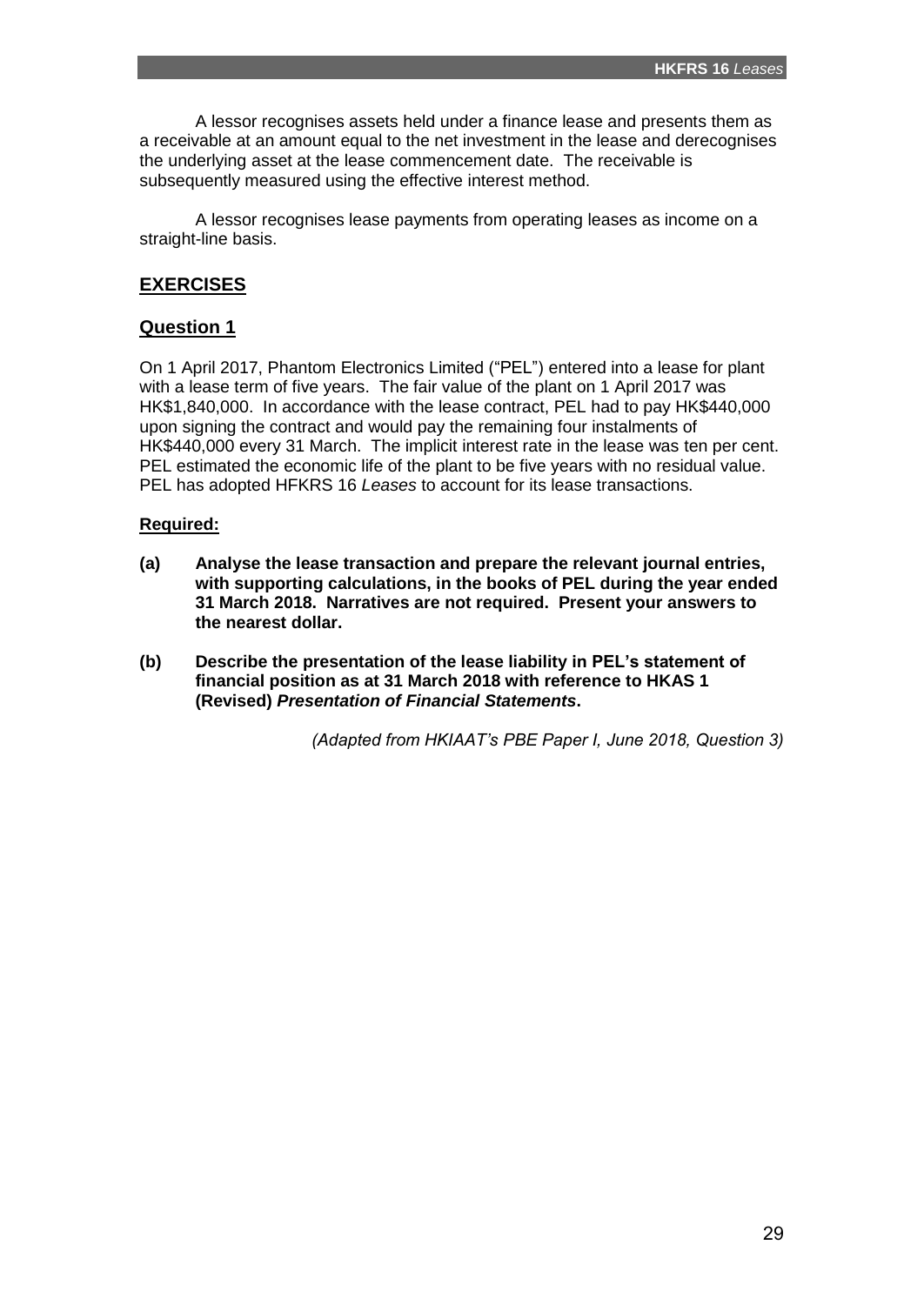# **Question 2**

On 1 April 2018, Lemon Ltd. entered into a non-cancellable three-year contract with Ginger Ltd. to lease a machine, Model IX. The lease payments were set initially at HK\$480,000 and would be paid by Lemon Ltd. on every 31 March. The interest rate implicit in the lease was not readily determinable. Lemon Ltd.'s incremental borrowing rate was determined to be six per cent. It was negotiated that the lease payments for each year would increase on the basis of the increase in the Consumer Price Index ("CPI") for the preceding year. On 1 April 2018, the CPI was 120. On 31 March 2019, the CPI increased to 125. On 31 March 2020, the CPI remained at 125.

On 1 January 2019, Lemon Ltd. entered into a non-cancellable nine-month contract with Rose Ltd. to lease another machine, Model V. Lemon Ltd. would pay HK\$50,000 on every last day of the month. Lemon Ltd. has adopted HFKRS 16 *Leases* to account for its lease transactions.

# **Required:**

- **(a) Regarding the lease of Model IX with Ginger Ltd., prepare the relevant journal entries, with supporting calculations, in the books of Lemon Ltd. on 1 April 2018.**
- **(b) Regarding the lease of Model IX with Ginger Ltd., explain how the change in the Consumer Price Index affects the lease transaction on 31 March 2019. Prepare the relevant journal entries, with supporting calculations, in the books of Lemon Ltd. on 31 March 2019.**
- **(c) Regarding the lease of Model IX with Ginger Ltd., prepare the relevant journal entries, with supporting calculations, in the books of Lemon Ltd. on 31 March 2020.**
- **(d) Explain whether Lemon Ltd. can apply any recognition exemption regarding the lease of Model V with Rose Ltd. and briefly explain the accounting treatments if such exemption can be applied.**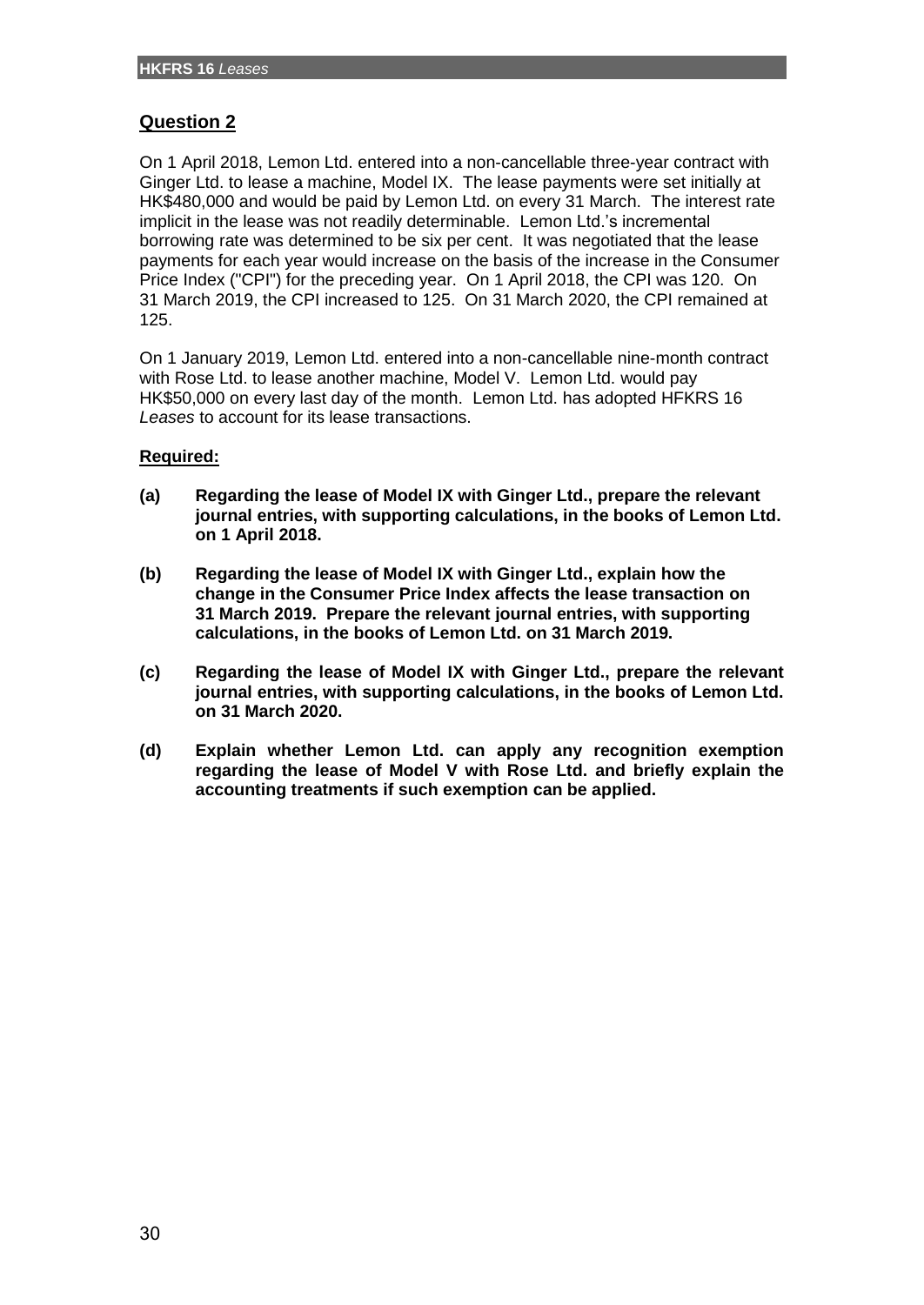# **ANSWERS**

# **Question 1(a)**

HKFRS 16 requires a lessee to recognise a right-of-use asset and a lease liability at the commencement date.

At the commencement date, a lessee measures the lease liability at the present value of the lease payments that are not paid at that date. In discounting such lease payments, the discount rate will be the interest rate implicit in the lease or the lessee's incremental borrowing rate if the interest rate implicit in the lease cannot be readily determinable.

In this case, the lease liability, which refers to the amounts not yet paid, included the four remaining instalments of HK\$440,000 discounted using the interest rate implicit in the lease, that is, 10%. The lease liability, at the commencement date, was  $HK$1,394,741$  (HK\$440,000 ÷ 1.1 + HK\$440,000 ÷ 1.1<sup>2</sup> + HK\$440,000 ÷ 1.1<sup>3</sup> +  $HK$440,000 \div 1.1^4$ ).

At the commencement date, a lessee measures the right-of-use asset at cost. The cost of the right-of-use asset starts with the amount of the initial measurement of the lease liability and make further adjustments.

In this case, the right-of-use asset includes: (i) the amount of the initial measurement of the lease liability; and (ii) any lease payments made at or before the commencement date. The total amount of right-of-use asset recognised at the commencement date was then HK\$1,834,741 (HK\$1,394,741 + HK\$440,000).

On 1 April 2017, the journal entries would be:

| Dr. Right-of-use asset (ROU) | HK\$1,834,741 |
|------------------------------|---------------|
| Cr. Lease liability          | HK\$1,394,741 |
| Cr. Cash                     | HK\$ 440,000  |

After the commencement date, the periodic lease payments would then be apportioned between the finance charge and the reduction of the lease liability. The total finance charges would be allocated to each period during the lease term so as to produce a constant period rate of interest on the remaining balance of the liability. On 31 March 2018, the journal entries would be:

| Dr. Interest expense<br>(HK\$1,394,741 x 10%) | HK\$139,474 |  |
|-----------------------------------------------|-------------|--|
| Cr. Lease liability                           | HK\$139,474 |  |
| Dr. Lease liability                           | HK\$440,000 |  |
| Cr. Cash                                      | HK\$440,000 |  |

The right-of-use asset is depreciated over its lease term (in PEL's case, over the lease term of 5 years on a straight-line basis). On 31 March 2018, the journal entries would be:

| Dr. Depreciation expense          | HK\$366,948 |
|-----------------------------------|-------------|
| (HK\$1,834,741 $\div$ 5 years)    |             |
| Cr. Accumulated depreciation: ROU | HK\$366,948 |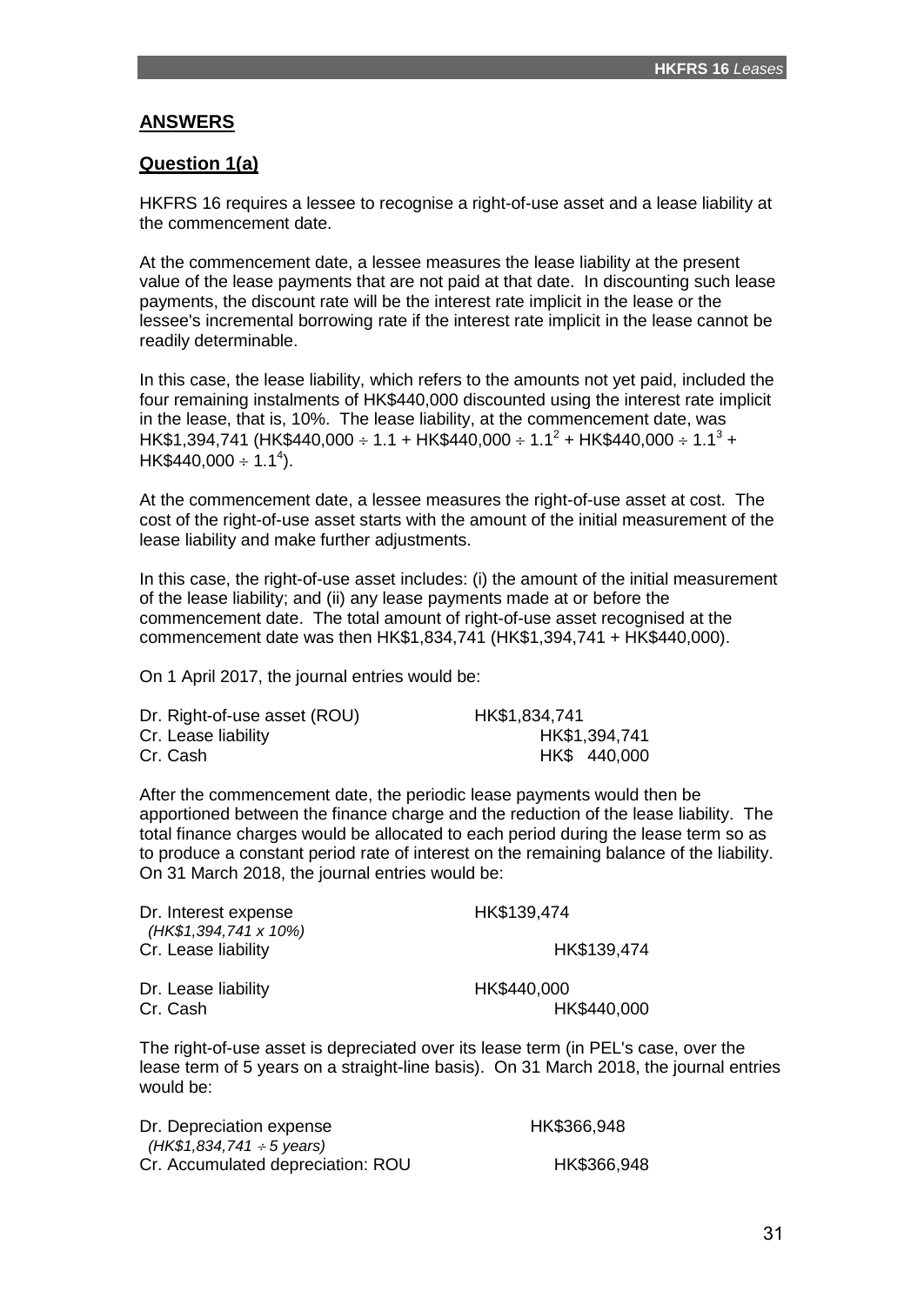# **Question 1(b)**

In accordance with HKAS 1 (Revised) *Presentation of Financial Statements*, an entity classifies a liability as current when the liability is due to be settled within twelve months after the reporting period.

The lease liability balance of HK\$1,094,215 as at 31 March 2018 should be apportioned as follows:

| <b>Current liabilities</b>          |              |
|-------------------------------------|--------------|
| Current portion of lease liability  | HK\$330,579* |
| (HK\$440,000 - HK\$1,094,215 x 10%) |              |
| Non-current liabilities             |              |
| Lease liability                     | HK\$763,636  |

# **Question 2(a)**

*(HK\$1,094,215 – HK\$330,579\*)*

HKFRS 16 requires a lessee to recognise a right-of-use asset and a lease liability at the commencement date. At the commencement date, a lessee measures:

- (i) the lease liability at the present value of the lease payments that are *not paid* at that date. In discounting such lease payments, the discount rate will be the interest rate implicit in the lease or the lessee's incremental borrowing rate if the interest rate implicit in the lease cannot be readily determinable; and
- (ii) the right-of-use asset at cost. The cost of the right-of-use asset starts with the amount of the initial measurement of the lease liability.

In this case, the lease contract between Lemon Ltd. and Ginger Ltd. involved variable lease payments based on an index (i.e. the CPI). Such lease payments were:

- included in the measurement of the lease liability;
- measured using the prevailing index or rate at the commencement date;
- discounted at Lemon Ltd.'s incremental borrowing rate.

The initial measurement of the lease liability could be computed using the following schedule:

|                                      | Lease          |               |                 |     | Present value |
|--------------------------------------|----------------|---------------|-----------------|-----|---------------|
| Payment date                         | payment (HK\$) |               | Discount factor |     | (HKS)         |
| 31 March 2019                        | 480,000        | $\rightarrow$ | $(1 + 6\%)^1$   | $=$ | 452,830       |
| 31 March 2020                        | 480,000        | $\div$        | $(1 + 6\%)^2$   | $=$ | 427,198       |
| 31 March 2021                        | 480,000        | $\div$        | $(1 + 6\%)^3$   | $=$ | 403,017       |
| Lease liability at commencement date |                |               |                 |     | 1,283,045     |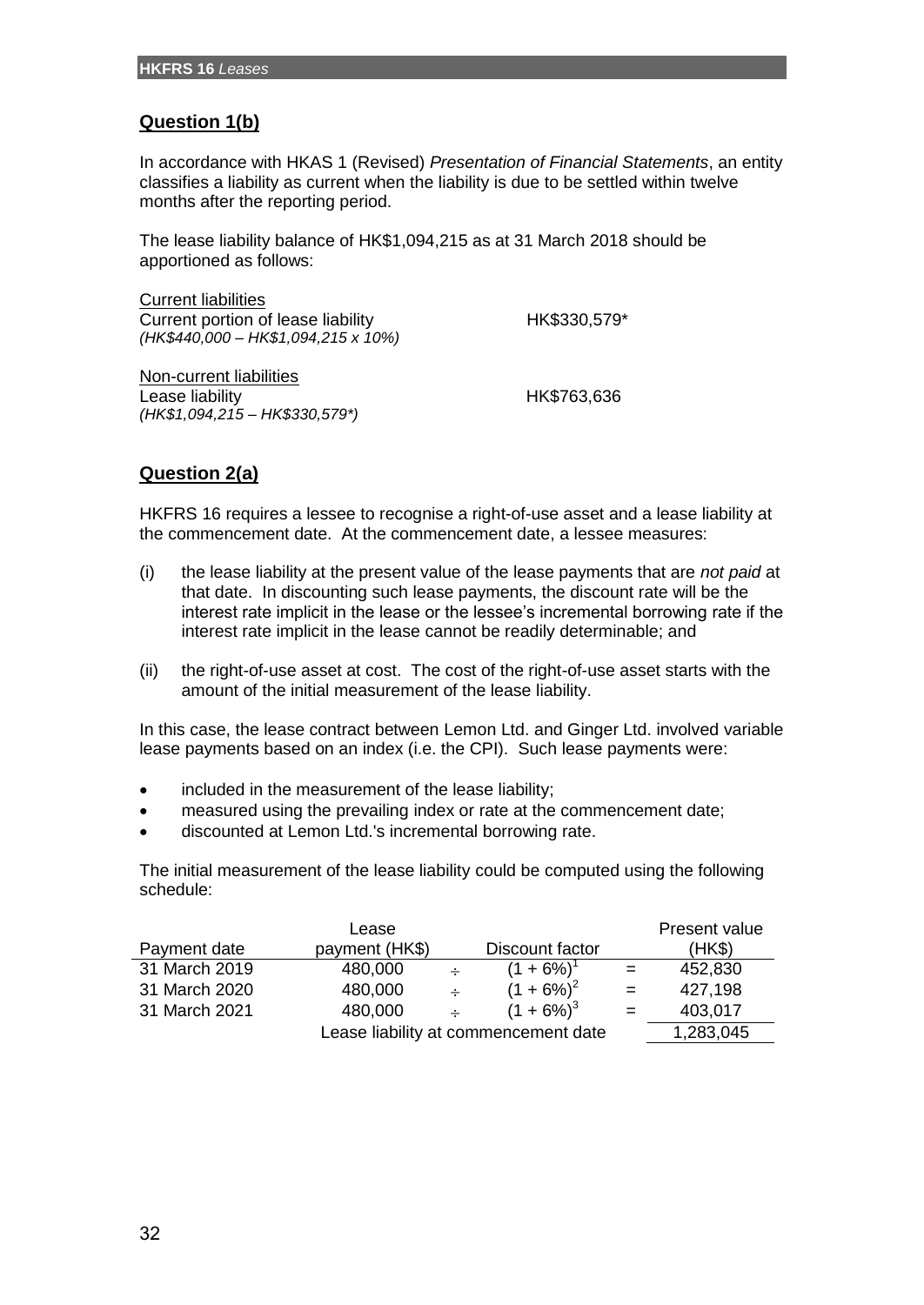The lease liability recognised by Lemon Ltd., on 1 April 2018, was HK\$1,283,045. The right-of-use asset recognised by Lemon Ltd. at the commencement date was the same (without any further adjustment). The pair of journal entries made by Lemon Ltd. on 1 April 2018 was:

Dr. Right-of-use asset (ROU) 1,283,045 Cr. Lease liability 1,283,045 *To initially recognise the right-of-use asset and lease liability* 

# **Question 2(b)**

After commencement date, a lessee needs to measure:

- (i) the lease liability using the effective interest method; and
- (ii) the right-of-use asset at its cost less accumulated depreciation.

At 31 March 2019, the lease liability was measured subsequently as follow:

|               |         | Interest                     |                    |                       |
|---------------|---------|------------------------------|--------------------|-----------------------|
|               | Payment | expense in<br>profit or loss | Reduction in the   | Carrying amount       |
| Date          | (HK\$)  | (HK\$)                       | balance (HK\$)     | (HK\$)                |
| 1 April 2018  |         |                              |                    | 1,283,045             |
| 31 March 2019 | 480,000 | 1,283,045 x 6%               | $480,000 - 76,983$ | $1,283,045 - 403,017$ |
|               |         | $= 76,983$                   | $= 403,017$        | $= 880,028$           |

On 31 March 2019, Lemon Ltd. paid HK\$480,000 for its first lease payment. Out of this HK\$480,000, HK\$76,983 related to the interest on the lease liability (HK\$1,283,045 x 6%) while the remaining portion HK\$403,017 (HK\$480,000 – HK\$76,983) reduced the lease liability balance.

On 31 March 2019, the right-of-use asset has been depreciated over the lease term (three years) at an annual charge of HK\$427,682 (HK\$1,283,045  $\div$  3 years) in profit or loss.

On 31 March 2019, Lemon Ltd. prepared the following pairs of journal entries:

Dr. Interest expense (P/L) 76,983 Cr. Lease liability 76,983 *To recognise the interest expense associated with the lease during the first year accompanied by an increase in the lease liability*

Dr. Lease liability 480,000 Cr. Cash 480,000 *To recognise the first lease payment with a reduction in the lease liability*

Dr. Depreciation expense 427,682 Cr. Accumulated depreciation: ROU 427,682 *To recognise the annual depreciation expense for the first year associated with the right-of-use asset in profit or loss*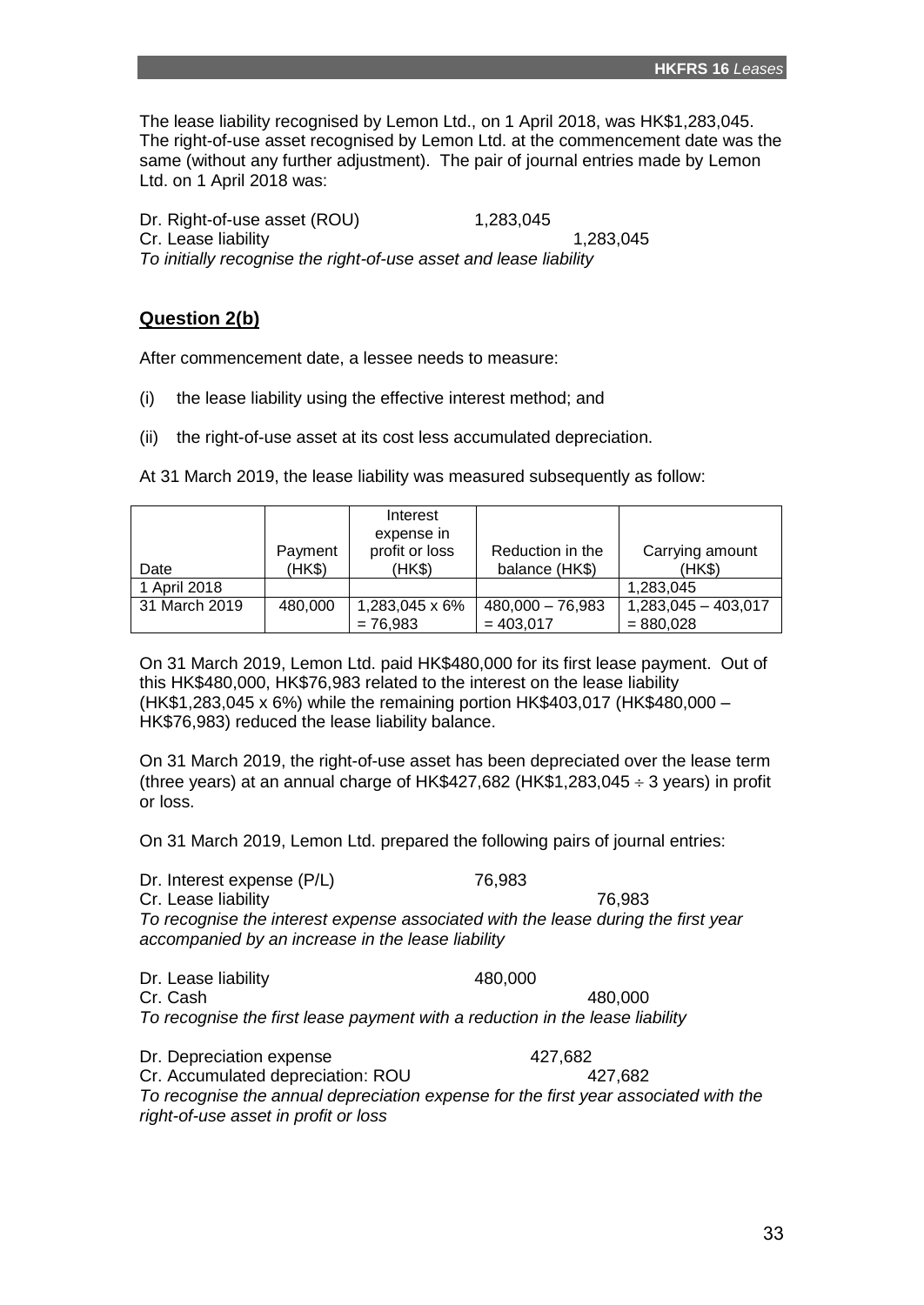HKFRS 16 requires that if there is a change in the cash flows for future payments resulting from a change in index or rate used to determine the lease payments, the lessee is then required to remeasure the lease liability. For this remeasurement, the lessee first determines the revised lease payments for the remaining lease term based on the revised contractual payments and discounts such revised lease payments with an unchanged discount rate.

In this case, the CPI increased from 120 to 125. There would be an increase in the cash flows for future payments. The lease liability (together with the right-of-use asset) would be remeasured. The revised payments for the subsequent years, starting from the second year will be HK\$500,000 (HK\$480,000 x 125  $\div$  120). The adiustment was the difference between:

- the original lease payments (HK\$480,000); and
- the revised lease payments (HK\$500,000), discounted over the remaining two years at the original discount rate 6%:

|                                    | Extra lease    |  |                          |     | Present value |
|------------------------------------|----------------|--|--------------------------|-----|---------------|
| Payment date                       | payment (HK\$) |  | Discount factor          |     | (HK\$)        |
| 31 March 2020                      | 20,000*        |  | $(1 + 6\%)$ <sup>1</sup> | $=$ | 18,868        |
| 31 March 2021                      | 20,000         |  | $(1 + 6\%)^2$            |     | 17,800        |
|                                    |                |  | Total                    |     | 36,668        |
| (Note*: HK\$500,000 - HK\$480,000) |                |  |                          |     |               |

On 31 March 2019, Lemon Ltd. prepared the following pairs of journal entries:

Dr. Right-of-use asset (ROU) 36,668 Cr. Lease liability 36,668 *To remeasure the lease liability and the right-of-use asset due to a change in the CPI*

After the remeasurement, the balances of the lease liability and the right-of-use asset as at 31 March 2019 were HK\$916,696 (HK\$880,028 + HK\$36,668) and HK\$892,031 (HK\$1,283,045 – HK\$427,682 + HK\$36,668) respectively.

# **Question 2(c)**

At 31 March 2020, the lease liability was measured subsequently as follow:

|                   |         | Interest<br>expense in |                    |                     |
|-------------------|---------|------------------------|--------------------|---------------------|
|                   | Payment | profit or loss         | Reduction in the   | Carrying amount     |
| Date              | (HK\$)  | (HK\$)                 | balance (HK\$)     | (HK\$)              |
| 1 April 2018      |         |                        |                    | 1,283,045           |
| 31 March 2019     | 480,000 | 76,983                 | 403,017            | 880,028             |
| Remeasurement     |         |                        |                    | 36,668              |
| Adjusted carrying |         |                        |                    | 916,696             |
| amount            |         |                        |                    |                     |
| 31 March 2020     | 500,000 | 916,696 x 6%           | $500,000 - 55,002$ | $916,696 - 444,998$ |
|                   |         | $= 55,002$             | $= 444.998$        | $= 471,698$         |

On 31 March 2020, the right-of-use asset has been depreciated over the remaining two years at an annual charge of HK\$446,016 (HK\$892,031  $\div$  2 years) in profit or loss.